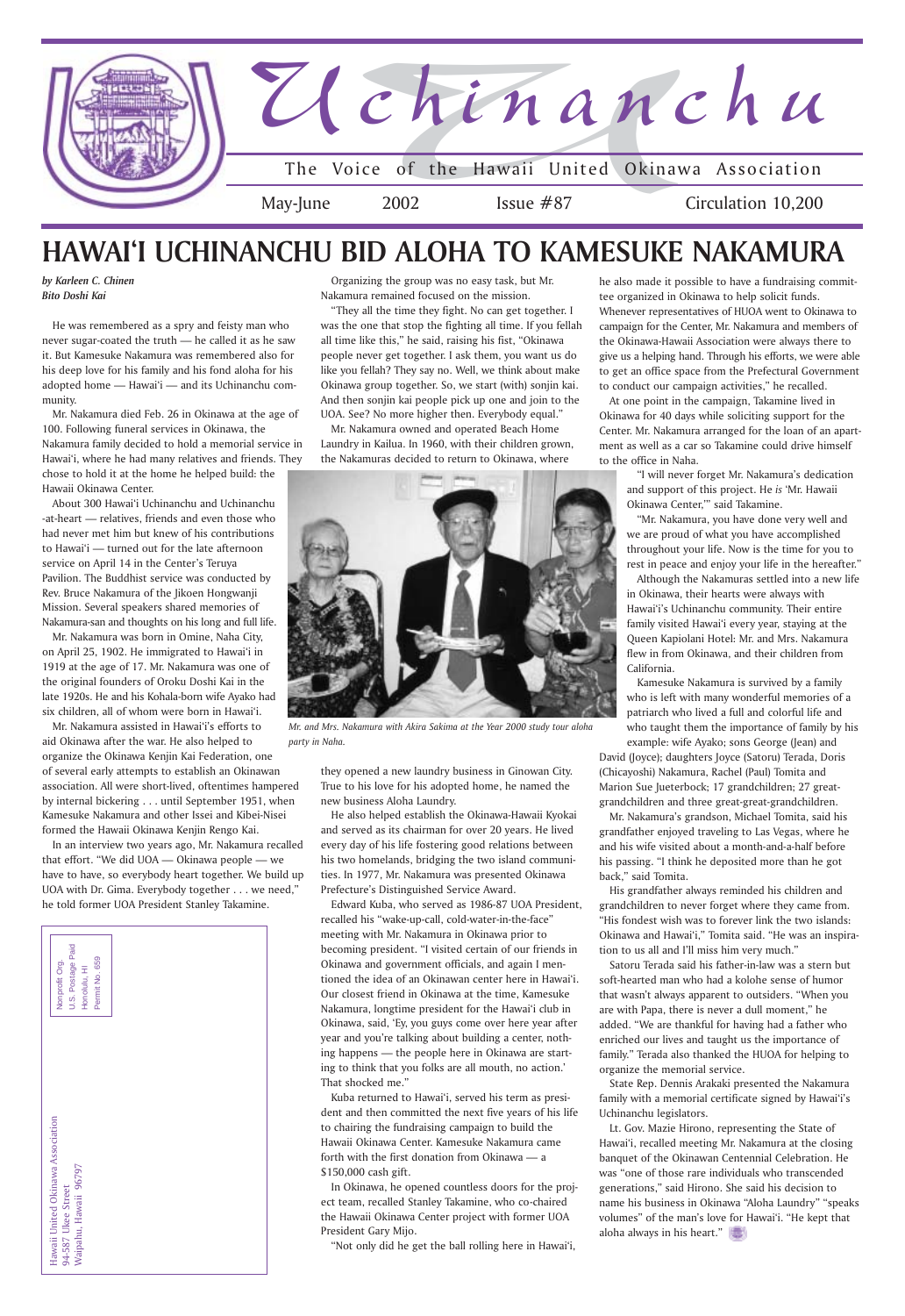$ZCAIMANCAT$ 

#### *PLEASE KOKUA!*

Production costs for the newsletter have escalated due to increases in circulation, labeling expenses and postage. Your contribution to help defray some of the expenses is greatly appreciated.

*Uchinanchu* is our voice — the voice of the Hawaii United Okinawa Association, its members, and the "home" we all built together: the Hawaii Okinawa Center. By sharing information and experiences, *Uchinanchu* keeps us connected as a family, dedicated to preserving, sharing and perpetuating the Okinawan cultural heritage.

HUOA received a total of \$1,255.00 in contributions for *Uchinanchu* during the months of February and March. Every dollar donated — along with the valuable income from advertising — helps offset the cost of publishing *Uchinanchu*. HUOA sends a sincere ippe nihei deebiru to the following donors, including two from the Big Island, two from Maui and one from Kaua'i, and one from New Mexico. Mahalo for keeping *Uchinanchu* alive and thriving.

| Anonymous (2)                   | Bobbi & Ed Kuba                      |
|---------------------------------|--------------------------------------|
| Suzanne S. Arakaki              | Robert Maja (Pepe'ekeo, Hawai'i)     |
| Jane Taira Chang                | Grace Makishi                        |
| Richard Y. Chinen               | June Doolin                          |
| Mr. & Mrs. Harry T. Ehara       | Shizue Nakama                        |
| Gladys Gushiken (Hilo, Hawai'i) | Michael & Flora Nohara               |
| Mr. & Mrs. Kiyoshi Higa         | Yukisada Oshiro                      |
| Mr. & Mrs. Naosuke Higa         | Alfred Z. Shimabuku                  |
| Mr. & Mrs. Norman S. Higa       | Masao & Jane Shimabukuro             |
| In Memory of Stanley Y. Higa    | Alice K. Taira                       |
| Yoshiko N. Hunter               | Jessie C. Takara                     |
| Mitsue Ige                      | Masao Takara                         |
| Ruth F. Ishiara                 | Hank Tamashiro (Kapa'a, Kaua'i)      |
| Juliet Jakahi                   | Sei Tokuda (Albuquerque, New Mexico) |
| Stanley Kamiya                  | Isao & Ayako Tomita                  |
| Mr. & Mrs. Kenneth Y. Kaneshiro | Hirotada Toyama (Pukalani, Maui)     |
| Harold Kishaba (Kahului, Maui)  | Harry Y. Uyehara                     |
| Richard & Irmgard Kogachi       | In Memory of Seichi Yogi             |
|                                 |                                      |

*by Gladys Tokunaga-Asao Tamagusuku Club*

I remember reading Jimmy Iha's message last June. He said that he couldn't believe how quickly time goes by for the HUOA President. We are now in the fifth month of "Ichimadin Kanaganatu — Forever Embracing," an appropriate theme to help us look back, live today, and look to our future.

March was a busy month as HUOA participated in the JTB Honolulu Festival. Our colorful club banners fluttered proudly as members of the various clubs walked down Kalākaua Avenue.

Yes, Jimmy Iha, time has gone by very quickly, and yet so much has been accomplished. I have enjoyed every moment as your President and feel very honored to have this opportunity to serve the HUOA and the member clubs and their members.

Soon after my installation, President-elect George Tamashiro and I left for Okinawa for the annual aisatsu. We called on 29 individuals, thanked them for their past support and asked for their continued support of HUOA. Although we were not able to meet with Governor Inamine, who was not in Okinawa at the time, we did meet with the Vice-Governor and a number of key department heads.

Prefectural Government, got the fund drive off to a start with her \$25 donation.



In March, student participants in the 12th DOE Okinawa Student Exchange arrived in Hawai'i and were met by their local host students and their families at the Hawaii Okinawa Center. The students spent the next two weeks living with local families and attending local high schools. The students also traveled to Hilo, where they were hosted by Hui Okinawa members during their overnight visit. The friendships forged between the Hawai'i and Okinawa students was evident at the Aloha Party on March 15. This program, which HUOA co-sponsors, is important for it helps students from our two worlds build bridges that will last a lifetime.

In March, the Okinawa Prefectural Government sent a delegation to Hawai'i to present certificates of commendation to those recipients who were not able to attend the World-wide Uchinanchu Festival, or Taikai, last November. The

| Name:                        |                                                   |                                                                                              |                |                                       |                |
|------------------------------|---------------------------------------------------|----------------------------------------------------------------------------------------------|----------------|---------------------------------------|----------------|
| Address:                     |                                                   |                                                                                              |                |                                       |                |
|                              | Enclosed is my donation of \$                     |                                                                                              |                | Hm. phone:                            |                |
| Please make check payable to |                                                   |                                                                                              |                |                                       |                |
|                              |                                                   | HUOA Newsletter, 94-587 Ukee Street, Waipahu, HI 96797                                       |                |                                       |                |
|                              |                                                   |                                                                                              |                |                                       |                |
|                              |                                                   |                                                                                              |                |                                       |                |
|                              |                                                   | UCHINANCHU ADVERTISING RATES                                                                 |                |                                       |                |
| $SIZE -$                     |                                                   | Half page $10^{1/4}$ x $8$ <sup>"</sup> • 1/4 page 5 <sup>"</sup> x $8$ " • 1/5 page 5" x 4" |                |                                       |                |
|                              | 1/6 page $3^{1/4}$ x 3" • 1/8 page $3^{1/4}$ x 2" |                                                                                              |                |                                       |                |
| $COST -$                     |                                                   | Single issue Half-\$600 • 1/4 -\$300 • 1/5 -\$150                                            |                | • $1/6 - $75$                         | • $1/8 - $50$  |
|                              |                                                   | Two issues Half-\$1,100 • 1/4-\$500 • 1/5-\$250                                              |                | • $1/6 - $125$                        | • $1/8 - $90$  |
|                              |                                                   | Three issues Half- $$1,620 \cdot 1/4-S810 \cdot 1/5-S405$                                    |                | $\cdot$ 1/6-\$200                     | • $1/8 - $135$ |
|                              |                                                   | $Six \text{ issues}$ Half-\$3,000 • 1/4-\$1,500                                              | • $1/5 - $750$ | • $1/6 - $375$                        | • $1/8 - $250$ |
|                              |                                                   | Twelve issues Half-\$6,000 • 1/4-\$3,000                                                     |                | $\cdot$ 1/5-\$1,500 $\cdot$ 1/6-\$750 | • $1/8 - $500$ |

special commenda-

tion certificates were presented to retired Okinawan dance instructor Kikue Kaneshiro Sensei and to Seian Hokama and Shinsuke Nakamine at a special ceremony at the Hawaii Okinawa Center. Also present for the ceremony were the daughters of Albert Teruya, who was represented last November in Okinawa by his nephew, former HUOA President Dexter Teruya. Commendation certificates were presented to community leader Akira Sakima, sanshin instructor Harry Seisho Nakasone and businessman Yasuo Uezu in Okinawa.

In April, students from Okinawa Women's Junior College arrived for a special English as a Second Language (ESL) program at Leeward Community College (LCC). HUOA members hosted the seven students for a weekend homestay. This partnership with LCC began many years ago when the late Lorraine Kaneshiro worked there. It is in Lorraine's memory that we continue to work with LCC and Okinawa Women's Junior College.

On March 18, the HUOA, in partnership with the University of Hawai'i, sponsored the first Okinawan Discovery Series program at the Hawaii Okinawa Center. The program consisted of presentations by entomologist Dr. Kenneth Kaneshiro on the "living treasures" of Okinawa and Hawai'i, and Hamilton Library Japan specialist Tokiko Bazzell. Dr. Kaneshiro is well-known in Okinawa for helping to eradicate the fruit fly there. He shared some spectacular slides of a variety of insect species found nowhere else in the world except Okinawa and Hawai'i.

Tokiko Bazzel took the audience through the Sakamaki/Hawley Collection of books, documents and artifacts. These Okinawan "treasures" are housed in UH's Hamilton Library. Ms. Bazzell noted that funds need to be raised to conserve several of the items in the collection. Upon hearing that, Urasoe Shijin Kai member Lynn Miyashiro, who received the 2000-01 Geidai scholarship from the Okinawa

HUOA held its annual Spring Craft Fair in April, which was a huge success, thanks to the efforts of Hawaii Shuri-Naha, Hawaii Sashiki-Chinen and Hawaii Katsuren Chojin Kai members. For the first time in three years, all of our booth space was sold out. Many thanks to these three clubs and all the volunteers who helped to make the 2002 Spring Craft Fair a success.

*Please contact Karen Kuba-Hori at 676-5400 or 676-7811 (fax) for more information.*

This year marks the 20th anniversary of the Okinawan Festival. Co-chairs President-elect George Tamashiro and Vice President Keith Kaneshiro are working hard to make this a special and memorable festival. Volunteers are needed for many areas. If you can volunteer, please call the HUOA office and leave a message *continued on page 3*

### Uchinanchu

*Uchinanchu* is the newsletter of the Hawaii United Okinawa Association. Although subject to change, issues will be published bi-monthly. Volunteer writers are welcome. Send your name, address and telephone number to *Uchinanchu* Newsletter, Hawaii United Okinawa Association, 94-587 Ukee St., Waipahu,

| President-elect George Tamashiro (Wahiawa Okinawa Kyoyu Kai)                             |
|------------------------------------------------------------------------------------------|
| Vice Presidents Keith M. Kaneshiro, Rodney Kohagura, Karleen Chinen                      |
| Executive Secretary Jane Tateyama                                                        |
| Assistant Executive Secretary Thelma Lam                                                 |
| Japanese Language Secretary Chikako Nago                                                 |
|                                                                                          |
| Assistant Treasurer Jaysin Asato                                                         |
| Immediate Past President Jimmy Iha (Chatan-Kadena Chojin Kai, Wahiawa Okinawa Kyoyu Kai) |
| Executive Director Gary T. Honda                                                         |
| Executive Editor Gary T. Honda                                                           |
| Managing Editor Karleen C. Chinen                                                        |
|                                                                                          |
| Courtney Warashina, Linda Takushi, Howard Takara, Ken Kiyabu,                            |
| Nobuo Takeno, Eileen Taketa, Allison Yanagi, Holly Takara                                |
| Design & Layout Stephan Doi, MBFT Media                                                  |

### **PRESIDENT'S MESSAGE**

Hawaii 96797.

E-mail articles to Kchinen@lava.net

*Uchinanchu* reserves the right to edit all material for clarity and accuracy.

*2000-2001 Geidai scholarship student Lynn Miyashiro holds her check — the first donation for the Sakamaki/ Hawley Collection — which she presented to UH librarian Tokiko Bazzell.*



*Okinawa commendation certificate recipients: (seated, from left) Shinsuke Nakamine, Seian Hokama, Seisho Nakasone Sensei, Arlene Kozuma and Lorraine Yoshioka (representing their father Albert Teruya) and Akira Sakima. Standing behind them are the recipients' family members and Okinawa Prefectural Government officials.*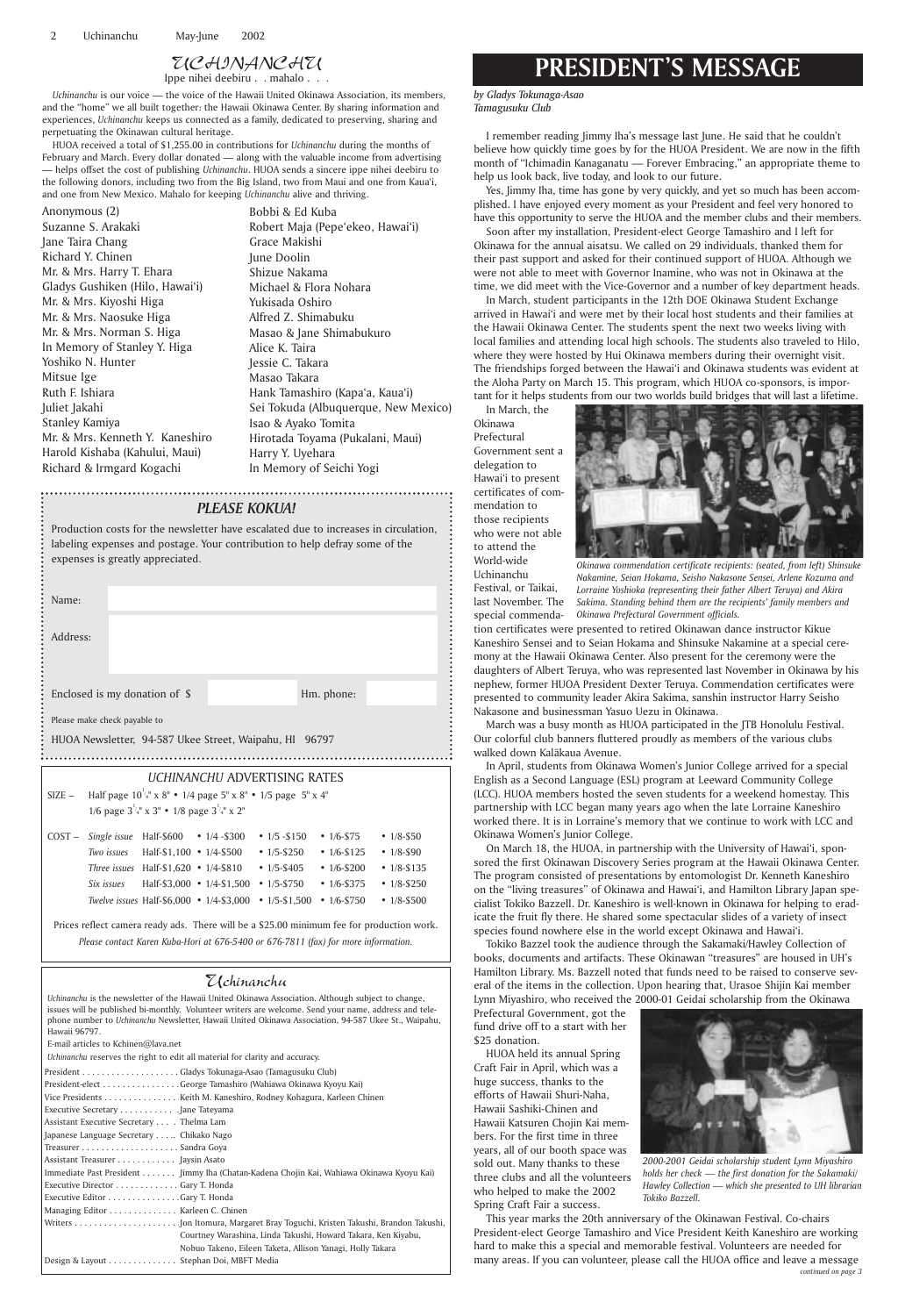## **"PRESERVING OUR LEGACY" "NEEDS YOUR KOKUA!**

### **PRESERVING OUR LEGACY**

for Keith. Let's come out and make this a festival we'll never forget.

Thank you all for volunteering your time and effort to all of our HUOA projects and events. Without you, we would not be as successful as we are. The HUOA was built on the Uchinanchu values of yuimaruu, ukazi deebiru, ichimadin kanaganatu and so many others that we need to continue passing on to our future generations. Your coming out to each event ensures that we are doing this.

And finally, the HUOA is sponsoring a special golf tournament on Friday, July 19,

at the New Ewa Beach Golf Course as a benefit for the Okinawa-Hawaii Kyokai (OHK). The OHK is our sister organization in Okinawa. It exists to encourage and support the HUOA and to develop closer ties between Okinawa and Hawaii. It has done this for decades to ensure the perpetuation of our heritage and culture.

The OHK golf tournament committee is seeking businesses and individual sponsors for the tournament. "Gold" sponsorship is \$500 and includes entry fees for four golfers valued at \$400. "Silver" sponsorship is \$250 ("hole" sponsorship only). The gold and silver sponsors will be recognized on tee boxes as well as in the golf program and in our *Uchinanchu* newsletter. Besides sponsorships, donations of prizes are also welcome. All donations are tax-deductible; however, sponsors should check with their tax consultant regarding the qualified amount.

This tournament is limited to the first 200 golfers. Registration begins at 10:30 a.m. with a shotgun start slated for 12 noon. The \$100 entry fee includes green fees, cart fees and the awards banquet, which will be held at the conclusion of the tournament. Checks should be made payable to HUOA.

Please join HUOA in supporting the Okinawa-Hawaii Kyokai. For more information on the tournament, feel free to call me at 832-0822. Ukazi deebiru and Ippe Nihwee Deebiru.

the great tradition of Okinawan women's dances. This may be the first time you will be able to see so many of the great dances in one program.

MITSUKO TOGUCHI SENSEI RYUSEI HONRYU YANAGI NO KAI MUSIC PROVIDED BY

HARRY SEISHO NAKASONE SENSEI **NAKASONE SEIFU KAI** 

FOR FURTHER INFORMATION, CONTACT BOB TOGUCHI  $(808)$  234-1215 or 282-1350 (cell)

*The following donations for the Hawaii Okinawa Center "Preserving Our Legacy" annual fund drive were received between January 1 and March 31, 2002. Thank you very much for preserving our legacy by supporting the Hawaii Okinawa Center and Hawaii United Okinawa Association.*

> Nancy K. Lee Keiko Nakata Yasuo & Hatsuko Taba Norman T. Taira Akira & Karin M. Tamashiro Hiroshi Tamayori Mr. & Mrs. Shizuo Tokuda Shinsuke Uehara Lisa H. Uyesato In Memory of Mr. & Mrs. Matsu Azama by Ernest M. Azama In Memory of Mrs. Ushi Kaneshiro

#### **FRIEND (\$25 – \$49)**

Teimei Chena Derek T. Hirao Kenneth E. & Toshiko Hokama Uta Ige Toyo Kakazu Mr. & Mrs. James S. Miyashiro Robert T. Miyashiro Alice K. Taira Karen K. Takara Fumiko Tamanaha Katsuhiko Tamayori Virgina Tanakatsubo Hatsue Zakahi In Memory of Matsu Kobashigawa In Memory of Mr. & Mrs. Sujin Yeda In Memory of Shinyei Zakahi

#### **OTHER**

Elbert G. & Grace T. Arakawa Masaru & Yukiko Asato K. Shigeta Alan A. & Doreen Uyemura Joseph K. Wadahara Jerry & Jan Wheeler In Memory of Masaichi Nakamura



Toguchi Sensei's program will highlight

 $DANCE -$ AN EVENING OF CLASSICAL OKINAWAN **WOMEN'S** DANCES

SATURDAY **JUNE 22, 2002** 5 P.M.  $$I7.00$ **HAWAII THEATRE** 

**GOLD (\$1,000 – \$2,499)** In Memory of Seitoku & Haruko Yonamine

**SILVER (\$500 – \$999)** In Honor of Parents John & Takako Mizokawa

**BRONZE (\$250 – \$499)** Gladys Gushiken Glenn & Trudy Nishihara In Honor of Chiyo Miyahira In Memory of Hideichi Miyahira

**CONTRIBUTOR (\$100 – \$249)** Kiyoko Agena Shigeru & Gertrude Akamine George & Claudia Higa Steve S. & Lillian Y. Higa Conrad Hokama Ruth F. Ishiara Mitsugi & Nancy (Onaga) Kamemoto Samuel S. Kiyabu Seizen & Helen Maeshiro Seiichi & Vivian Miyasato George & Barbara B. T. Miyashiro Clarence & Jean Nakatsukasa Thomas T. Oyasato Fukusei & Teruko Shimabukuro Tokujin & Edith C. Tamashiro George T. Uechi Hikoharu Uyesato To Celebrate the Occasion of our 30th Wedding Anniversary by Steve & Rosemary Love

**SUPPORTER (\$50 – \$99)** Anonymous Alice H. Chinen Charles Hokama Mr. & Mrs. Robert S. Ishida Charles S. Kubota

#### *President's message continued*

#### *by Jon Itomura*

*Chair, HUOA Fund Development Committee Young Okinawans of Hawaii, Chatan-Kadena Chojin Kai*

The Hawaii United Okinawa Association's third annual "Preserving Our Legacy" fundraising letter drive is already in its sixth month and the Fund Development Committee would like to express a sincere "Ippe Nihwe Debiru . . . mahalo" to everyone who has made a generous donation. Words cannot adequately express the importance of your support for our HUOA programs and the Hawaii Okinawa Center through the "Preserving Our Legacy" fund drive.

Much more work still needs to be done, however.

Two years ago, we embraced the Okinawan Centennial Celebration. Last year, we observed the HUOA's 50th anniversary. Both milestones gave us a reason to remember the hardships our Issei pioneers endured and the value of our Uchinanchu heritage. We recommitted ourselves to continue preserving, perpetuating and promoting our Okinawan culture and to maintaining our home, the Hawaii Okinawa Center, for future generations of Hawai'i Uchinanchu.

Every penny donated to the annual fund drive represents a real commitment to this mission. The goal for this year's "Preserving Our Legacy" fund drive is \$120,000. This amount reflects the funds necessary to operate the Hawaii Okinawa Center (HOC) this year. The funds generated from craft fairs and the annual Okinawan Festival are used to fund the numerous cultural programs offered by HUOA. Administrative and facility maintenance costs, although included in the general budget, are funded primarily through donations.

In 1990, the HOC opened its doors — paid in full, mortgage-free thanks to the efforts of many dedicated individuals and businesses who supported the vision to build an Okinawan legacy. In spite of that headstart, the Hawaii Okinawa Center, like any home, has annual operating costs that cannot be ignored. Three years ago, it was determined that without additional fundraising, HOC would struggle to meet its basic administrative and facility expenses.

At this half-way point in the 2002 campaign, the drive is \$36,000 short of its goal. According to data from the last two fund drives, most of the donations are made within the first six months. Although the number of individual donors has increased, the individual amounts and the number of repeat donors has dwindled. The Fund Development Committee is currently focusing its efforts on educating the Uchinanchu community and Uchinanchu-at-heart on the importance of supporting the "Preserving Our Legacy" fund drive. Without your continued support for the Hawaii Okinawa Center, we face the possibility of losing the most important resource for all of our HUOA cultural and educational outreach programs.

Mahalo nui loa for your continued support for the Hawaii United Okinawa Association. On behalf of the HUOA, its officers, Board of Directors, members and invaluable volunteers, the Fund Development Committee urges you to remember our Okinawan Issei to whom the Hawaii Okinawa Center stands as a living tribute and how you can continue to honor their legacy by ensuring that the doors to our cultural home remain open for future generations of Uchinanchu and Uchinanchu-at-heart.

*Please make your checks payable to: Hawaii Okinawa Center and mail them to the HUOA office: 94-587 Ukee St., Waipahu, HI 96797-4214. Donations can also be made in memory of a loved one or in honor of a special person or occasion. Call Karen Kuba-Hori at HUOA at 676-5400 for details.*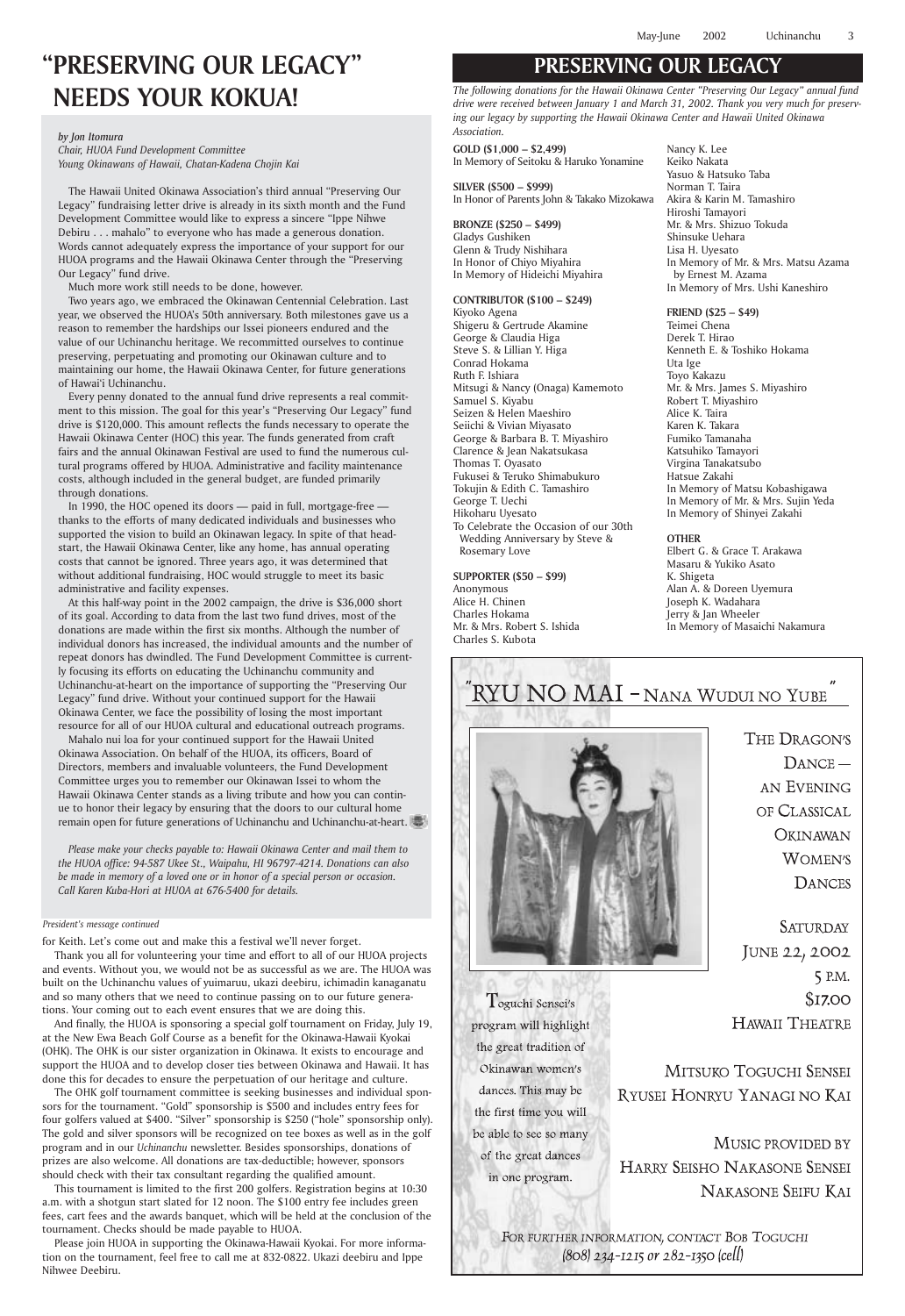## **OUR CLUBS, OUR FUTURE**

J D Pomer

#### **YOUNG OKINAWANS OF HAWAII** *. . . by Jodie (Tomasa) Ching*

Young Okinawans of Hawaii (YOH) invites everyone to join our Okinawan bon dance practice sessions on Friday evenings at the Jikoen Hongwanji Mission. People of all skill levels are welcome, from absolute beginners to very experienced dancers. The remaining practices are scheduled for Friday evenings, May 24 and 31, from 7 to 9 p.m. at Jikoen.

For more information, call Jinnah Nakatani at 223- 0354, or e-mail YOH President Jodie Ching at jodie\_ching@hotmail.com

YOH will kick off its bon dance season at Hawai'i's Plantation Village in Waipahu on June 8, and wrap up the season at the HUOA's Autumn Okinawan Dance Matsuri on Saturday, Sept. 21, at the Hawaii Okinawa Center.

#### **HUI MAKAALA** *. . . by Lisa Shishido*

Hui Makaala installed its 2002 officers and directors at a dinner banquet in the Honolulu Suite of the Sheraton Waikiki Hotel on Jan. 14. The Suite provided a window to a beautiful sunset.

The new officers and directors were installed by retired Federal Bankruptcy Judge Jon Chinen, a longtime member of Hui Makaala. The club's 2002 leaders are: President Ryan Okunaga, President-elect Reid Yamashiro, First Vice President Liz Teruya, Second Vice President Lisa Shishido, Recording Secretary Lisa Tobara, Corresponding Secretary Miki Fujimoto, Treasurer Eric Nitta and Assistant Treasurer Dan Dick. Serving as Hui Makaala's directors are: Patrick Arakaki, Al Kakazu, Lloyd Higa, Robert Kamemoto, Mike Ito and Pam Tamashiro.

In his installation message, President Ryan Okunaga said he will strive to uphold Hui Makaala's tradition of supporting its members, the Okinawan community, and the community at-large.

In his professional life, Ryan is the human resources manager for a local nursing home. Last year he traveled to Okinawa for the first time on HUOA's Leadership Study Tour. Ryan chairs the HUOA's Information Subcommittee and is in the process of developing an informational brochure on HUOA and its home, the Hawaii Okinawa Center.

Hui Makaala also recognized Howard and Grace Awakuni for their many contributions to Hui Makaala and for their selection as our club's Uchinanchu of the Year for 2001. The Awakunis' longtime friend, George Miyashiro, presented the award to them and shared his memories of their many contributions to Hui Makaala and its annual scholarship fashion show.

Entertainment was provided by Keith Nakaganeku's

group, Calabash. They played a combination of Okinawan, contemporary and Hawaiian songs. Everyone enjoyed the entertainment and stayed until the end to listen to the wonderful music of Calabash.

#### **HAWAII TAMAGUSUKU CLUB** *. . . by Nobuo Takeno*

Hawaii Tamagusuku Club will be celebrating its 75th anniversary in 2003. To mark the occasion, a commemorative booklet will be published and distributed at our shinnen enkai in February 2003. The booklet will contain a history of Tamagusuku Club with a list of charter members and presidents; a description of Tamagusuku village in Okinawa; information on the 18 aza (hamlets); a genealogical chart of members' families with photos, essays and family histories written by the family members and much more.

The deadline for pre-sale orders of the booklet is May 31, 2002. The pre-sale price is \$25 per copy, \$30 each after May 31. If you haven't yet ordered your copy, please mail your check, payable to Tamagusuku Club, to: Nobuo Takeno, 46-261 He'eia St., Kāne'ohe, HI 96744-4117. Please include your telephone number so that we can acknowledge receipt of your check.

#### **KANEGUSUKU SONJIN KAI** *. . . by Ed Kino*

Kanegusuku Golf Club held its first Blind Man Tournament of the year at Olomana Golf Links on March 20, for 20 golfers and one non-golfing rider on a hot, sunny day. The individual net score winner of "A Flight" was Noby Tamayose with 71, and Norman Fukumitsu's 67 for "B Flight." The two-man team "Blind Partner" was won by Norman Fukumitsu and Ken Tome with a net 143.

The Blind "B" team members' net score of 753 easily beat the "A" team's 772. A sleeve of Top-Flite balls donated again by Harold Tome was given to the nine unlucky golfers.

Coordinator Ken Tome will reserve times at least two more times this year.

Kanegusuku Sonjin Kai celebrated its 76th anniversary at Victoria Inn on Feb. 10 with over 145 people in attendance. The program consisted of balloon sculpturing by Ken Komoto of Hawaiian Flying Balloons; Okinawan music and dance by Grant Murata Sensei's Afuso Ryu Hawaii Sandaa Kai and the Tamagusuku-ryu Senju Kai Frances Nakachi Dojo; group singing of "Hana" led by Ed Kino, president for the 22nd year; "Hana" sung by Joyce Shimabukuro; sisters Yoshiko Ishiki, Shizue Shingaki and Carol Tamayose singing an Okinawan song; Yoshiko dancing "Kanayo;" and Hideo Kaneshiro of Itoman Shijin Kai playing sanshin and singing his amusing compositions in different dialects.

The program was emceed by Masuo Kino. Ronald Oshiro called out the lucky numbers for the Toshiba VCRs, which were won by David Shima and Mrs. Yaeko Shimabukuro, and table barbeque grill won by Marc Nakagawa. Ed Kino drew the lucky number for the 21 inch Panasonic stereo TV, which was won by Ron's wife, Kiyoko. Capping off the evening was kachashi by Kanegusuku members.

From Jan. 15-29, Itoman City researchers Komei



viewed Kanegusuku members and collected relevant materials from kibei members Shigeru Gibo, Dennis Oshiro, Seikichi Shimabukuro, Shoyei and Shomei Yamauchi; nisei Roy Kino; and Kanegusuku women members Suzuko Yamauchi, Kiyono Nagamine and her sister Mitsue Yoza; and issei Yoshi Oshiro. The researchers also flew to Hilo to interview Kanegusuku emigrant Toshio Gibo and Itoman emigrants Sadako Kaneshiro at Food Fair and Shizue Yafuso at her appliance store.

Itoman Board of Education director Masayasu Kinjo compiled a list that included emigrants who were deceased, declined to be interviewed, or who could not be contacted.

The researchers also toured the Hawaii Okinawa Center, Bishop Museum, Hawai'i's Plantation Village, Windward O'ahu, Wai'anae, 'Ewa, Waipahu, Pearl Harbor, Sand Island, Kewalo Basin, Farmers Road in Kahala, and businesses such as markets, Menehune Mac, Aloha Tofu and Yamauchi Produce Company. They did not have much time for shopping after reviewing their interview data every night.

#### **HUI OKINAWA** *. . . by Amy Shiroma*

With a myriad of things to be done and the "Haari! Haari! Haari!" chant still resounding in their heads from the last races, 2002 Haari Boat Races committee chair Dorothy Taira announced that the big Hui Okinawa event will take place on Saturday, Aug. 17, at the Wailoa State Park. The opening ceremony will begin at 8 a.m.

Assisting Taira as co-chair is Thomas Ortegero. Many committees are already planning, among them the Country Store, food concession, andagi, refreshments, produce, t-shirts, pupu party, etc. Also being planned for Sunday, Aug. 18, are softball and golf tournaments.

Interested paddlers and entrants are encouraged to sign up for the big event. According to Mel Kaneshiro, who is in charge of entries and prizes, the races have already attracted entrants from O'ahu and other islands, and even Okinawa. Mel can be reached at 935- 5451, or by fax at 969-3187.

#### **MAUI OKINAWA KENJIN KAI . . .** *by Michael Honda*

The Maui Okinawa Kenjin Kai held its 74th annual shinnen enkai on March 2 at the Maui Okinawa Cultural Center. MOKK President Clarence Uehara welcomed members and their guests to the party, which featured two tables full of delicious homemade goodies and great home-grown entertainment by the club members. MOKK sanshin students played two songs — "Ii Sogwachi Yaibin Ya" and "Asatoya Yunta" — and invited club members to sing along. Okinawan dances were performed by June Konno, Lynn Araki and Ryu Shiroma.



The Maui Okinawa Kenjin Kai is an active club with approximately 550 member families. This year the club is increasing the amount of the three scholarships it offers graduating seniors from Maui from \$750 each to \$1,000 each.

MOKK's second Okinawan Festival will be held Aug. 23 and 24 at the Rinzai Zen Mission in Paia. The festival is being co-chaired by Michael Hondo and Koki Tamashiro.

Maui Okinawa Kenjin Kai held our 24th annual Maui State Okinawan Golf Tournament Feb. 16 and 17, at the Waiehu Golf Course. We had over 180 golfers from





*Hui Makaala's 2002 President Ryan Okunaga (back row, far left) with the club's officers and directors: (back row) Dan Dick, Patrick Arakaki, Bob Kamemoto and Lloyd Higa. Front row: Eric Nitta, Miki Fujimoto, Liz Teruya, Lisa Shishido, Lisa Tobara and installing officer Judge Jon Chinen.*

*Two-and-a-half-year-old Ronson Ishikawa was fascinated by the sanshin performance by MOKK sanshin students.*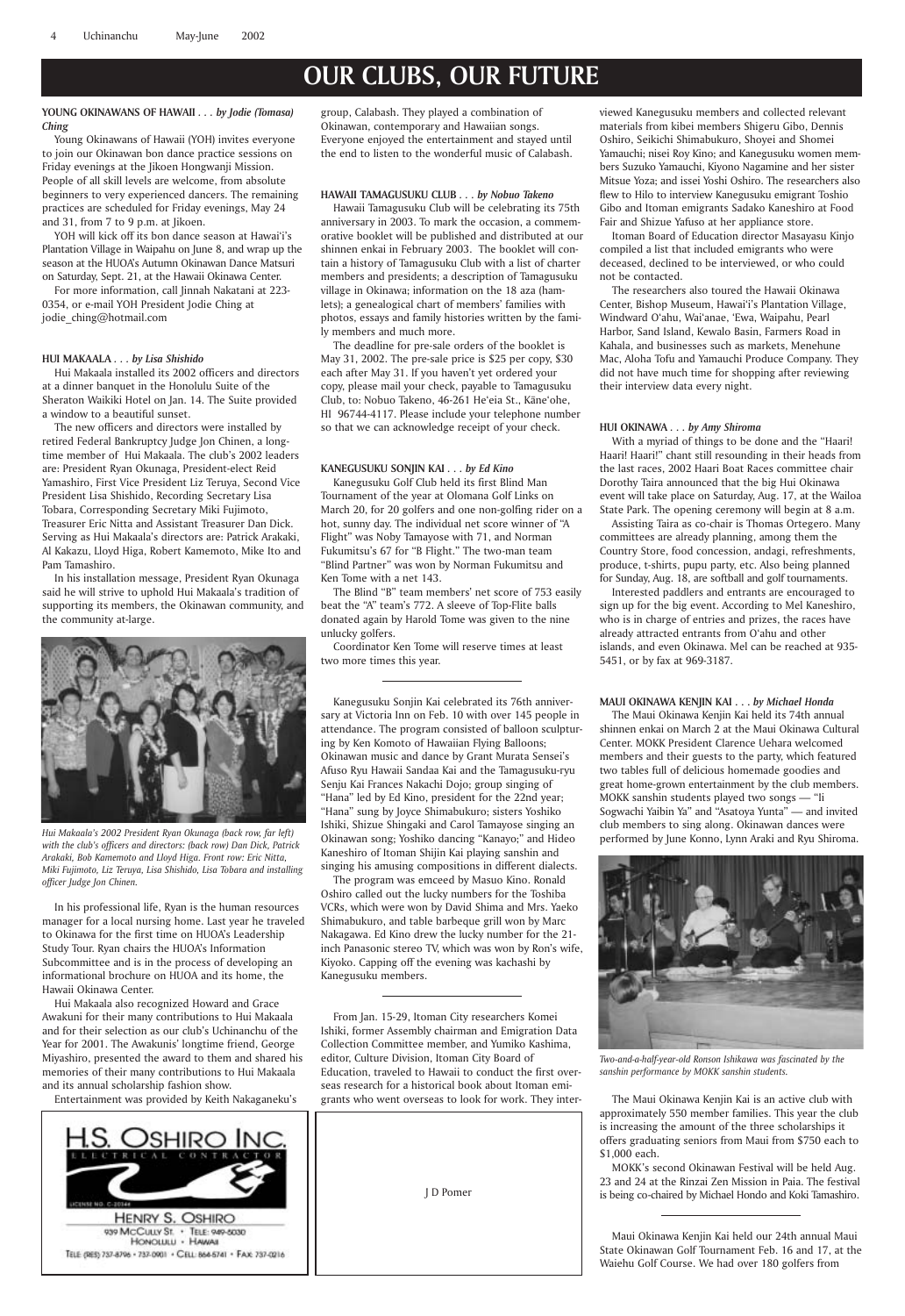#### *by Marjorie L. Bray Toguchi*

*Member, Ryusei Honryu Yanagi no Kai, Hawaii Chapter*

"Last fall I saw a dream that I was on a dragon, wearing a hagoromo (a robe of feathers), rising into the sky. Interesting . . . I thought. A few nights later, I saw the same dream. Hmmm . . . how enchanting. A few more nights later, I saw it again . . .

"This is how it all began. I felt like I needed to make something of it. How would I portray this? What do I do best? Dancing has been my life . . . I asked Seisho Nakasone, the uta-sanshin master to write me a song of a maiden wearing a hagoromo, rising into the sky on a dragon. Along with the song, I choreographed a dance in the old style," explained Mitsuko Toguchi Sensei, head of the Hawaii chapter of Ryusei Honryu Yanagi no Kai.

This is how this recital came to be — a tribute to women's classical dances. Toguchi Sensei would introduce her sokyoku, her recurring dream, at this recital.

As Sensei began planning the recital, she realized that there has never been a recital featuring

# *"Ryu no Mai — Nana Wudui no Yube"*

## **WARABI ASHIBI — CHILDREN AT PLAY**

**Okinawan Cultural Day Camp Big Island • O'ahu • Kaua'i • Maui**

Age: For children 8 – 13 years old Activities: Okinawan cooking • paranku drumming • music • pottery • Okinawan/plantation games • Okinawan/Japanese arts and crafts • language

> Fee: Varies by island — includes Camp T-shirt and most supplies

**BIG ISLAND** (Sponsored by Hui Okinawa) Dates/Time: June 10 - 14, 9 a.m. - 2:30 p.m. Location: Hilo Hongwanji Betsuin (YBA Hall) Fee: \$50 Contacts: Ruby Maekawa @ 959-4855; Carolyn Oki @ 935-3518 or 961-9666

> **O'AHU** (Sponsored by HUOA) Dates/Time: June 10 - 14, 9 a.m. - 2:30 p.m. Location: Hawaii Okinawa Center Fee: \$60 Contact: Thelma Arakawa @ 395-7769

**KAUA'I** (Sponsored in part by Hui Alu, Inc.) Dates/Time: June 17 - 21, 9 a.m. - 2 p.m. Location: Kukui Grove Pavilion Fee: \$40 Contacts: Bernadette Sakoda @ 245-6968; June Munoz @ 245-3771

> **MAUI** (Sponsored in part by Maui Okinawa Kenjin Kai) Dates/Time: June 21 - 23, 9 a.m. - 3 p.m. Location: Maui Okinawa Cultural Center Fee: \$25 Contact: Maui Okinawa Kenjin Kai @ 242-1560

The Big Island, Kaua'i and Maui programs are sponsored in part by the Hawaii United Okinawa Association and supported by the State Foundation on Culture and the Arts through an appropriation from the Hawai'i State Legislature. For more information, call HUOA at (808) 676-5400.

### **KAUA'I DANCE FESTIVAL SET FOR MAY 17-18**

A full slate of Okinawan entertainment, culture and fun activities are on tap for the Kaua'i Okinawan Dance Festival, set for Friday and Saturday evenings, May 17 and 18, at the Kukui Grove Pavilion in Lihue. The festival, which is sponsored by Hui Alu, Inc., is being dedicated to the Issei generation and to U.S. military personnel.

Tickets for the recital are \$17, of which \$2 will go towards the restoration fee of the Hawaii Theatre Center. For more information, contact Pat Koki at 537-5343.

Music and dance will be provided by Allison Arakawa, Afuso-ryu Hawaii Sandaa Kai, Young Okinawans of Hawaii, Paranku Clubs of Hawaii, Ryukyukoku Matsuri Daiko Hawaii and Ryusei Honryu Yanagi no Kai. The program will run from 5 to 11 p.m. both days.

According to Hui Alu President Gary Ueunten, the dance festival will also feature an Okinawan cultural booth, children's games, a bonsai display, photo booth, country store with local produce for sale — and of course, authentic Okinawan food.

only classical dances. In Okinawa, there is a format known as "nana wudui," which means "seven dances." This format usually features seven women's classical dances. Toguchi Sensei felt it would be a wonderful opportunity to present this Okinawan format in Hawai'i as "Nana Wudui no Yube — An Enchanting Evening of Seven Classical Dances." Her creation, "Ryu no Mai — the Dragon's Dance," would highlight the program.

On Saturday, June 22, at the historic Hawaii Theatre, the audience will be treated to numerous masters of the Okinawan arts during a recital titled "Ryu no Mai — Nana Wudui no Yube." Utasanshin master artists Harry Seisho Nakasone and Masao Shimabukuro (from Okinawa) will provide the music. Both have been designated national treasures: Master Nakasone was named a National Heritage Fellow in 1992 by the National Endowment for the Arts and was decorated by the Japanese government. Master Shimabukuro was designated an Intangible Cultural Asset by the Japanese government and the Okinawa Prefectural Government. Also scheduled to perform is Fumiko Nakasone Sensei, a master dancer in Okinawa and Toguchi Sensei's teacher.

Besides the masters, there will be several teenagers featured in the performance — among them Toguchi Sensei's granddaughter. Another is the granddaughter of her main understudy, and the third teen aspires to participate in the newcomer level of the Ryukyuan dance competition in Okinawa. Meanwhile, Toguchi Sensei's children and her many friends are helping to plan the recital, which is the culmination of Sensei's hard work, demonstrating the closeness of Okinawan families in Hawai'i.

Mitsuko Toguchi Sensei has been dancing for 35 years. She has taught in Hawai'i for over 20 years, ever since Sensei and her late husband left Okinawa to retire in Hawai'i. She has been very active in teaching Okinawan dance to young and old, holding classes in Mō'ili'ili, Kalihi, Pearl City, Waipahu, Kāne'ohe, Maui and Kaua'i. Sensei even makes time to fly to San Francisco to teach. She has over 100 students and is committed to preserving the Okinawan performing arts.

### **OUR CLUBS** *(continued)*

O'ahu, Kaua'i, Maui, Wisconsin and even Okinawa. The six golfers from Okinawa included Masashi Otomo, owner of the Wa-No-Ichi restaurant, which we visited last November while attending the Third Worldwide Uchinanchu Taikai. Mr. Otomo graciously invited us Hawai'i Uchinanchus to his restaurant for free food, refreshments and entertainment right after the tremendous parade of all participants at the Taikai.

This year's tournament featured the largest turnout in recent years. We also had a packed house at our kaikan, where we held the Awards Banquet on Saturday night with golfers, friends and tournament helpers. The golfers enjoyed the fellowship and good food and refresh-ments and were highly impressed with our great prizes!

A successful tournament can only be achieved through the hard work of lots of people. Congratulations to co-chairmen Ron Gibo and Michael Hondo and their committee members.

To the Low Gross Winner went a set of Irons (Taylor Made) and the Governor's Trophy; the Low Net Winner, a set of irons (845s) and the Lieutenant Governor's Trophy. A list of the winners is published at the end of this article.

Thank you everyone for your tremendous support, especially the Neighbor Island golfers who made time in their work schedules to attend our tournament. See you again next year at the same President's Day weekend in February for more golfing.

#### **TOURNAMENT RESULTS**

• Low Gross: Ronald Ishikawa

**A Flight:** George Tengan, Byron Shimabukuro, Randy Nakama, Roy Villanova, Henry Matsuda (O'ahu), Patrick Miyahira

**Senior Flight:** Takeo Nakama (O'ahu), Shoye Katena, Chuck Ajimine, Rick Medina, Kiyoshi

Miyahira, Clarence Miyasato

**Women's Flight:** Sharon Seiki, Kathy Oura, Faith Nakamoto, Rose Pagan, Eunice Shiratori (O'ahu), Francine DeRego

#### • Low Net: Sam Kiyabu

**B Flight:** George Uyehara, Oscar Matsui, Gelvin Isa, Ray Endo, Ronald Ige (O'ahu), Don Shimabukuro

**Guest Flight:** Ed Nakashima, Kelvin Kinoshita (O'ahu), Mark Tiwanak (O'ahu), George Kimura, Mike Davis, Sadao Yanagi

#### **CLOSEST TO THE HOLE RESULTS**

Saturday, Feb. 16

#2 Hole - MOKK Sponsors: Kathy Oura, Michael Suzuki, Don Shimabukuro, Allen Uyematsu (Kaua'i), Sam Kiyabu

#16 Hole - Maui Jr. Golf Sponsors: Alan Yagi, Alan Nakamoto, Ron Ishikawa

#### Sunday, Feb. 17

#2 Hole - MOKK Sponsors: Allen Uyematsu (Kaua'i), George Tengan, Jeff Chin, Kelvin Kinoshita (O'ahu), Gerald Takamura (Oahu), Richard Takayesu (O'ahu) #16 Hole - Sadao Yanagi, Randy Yamanuha, Clarence Miyasato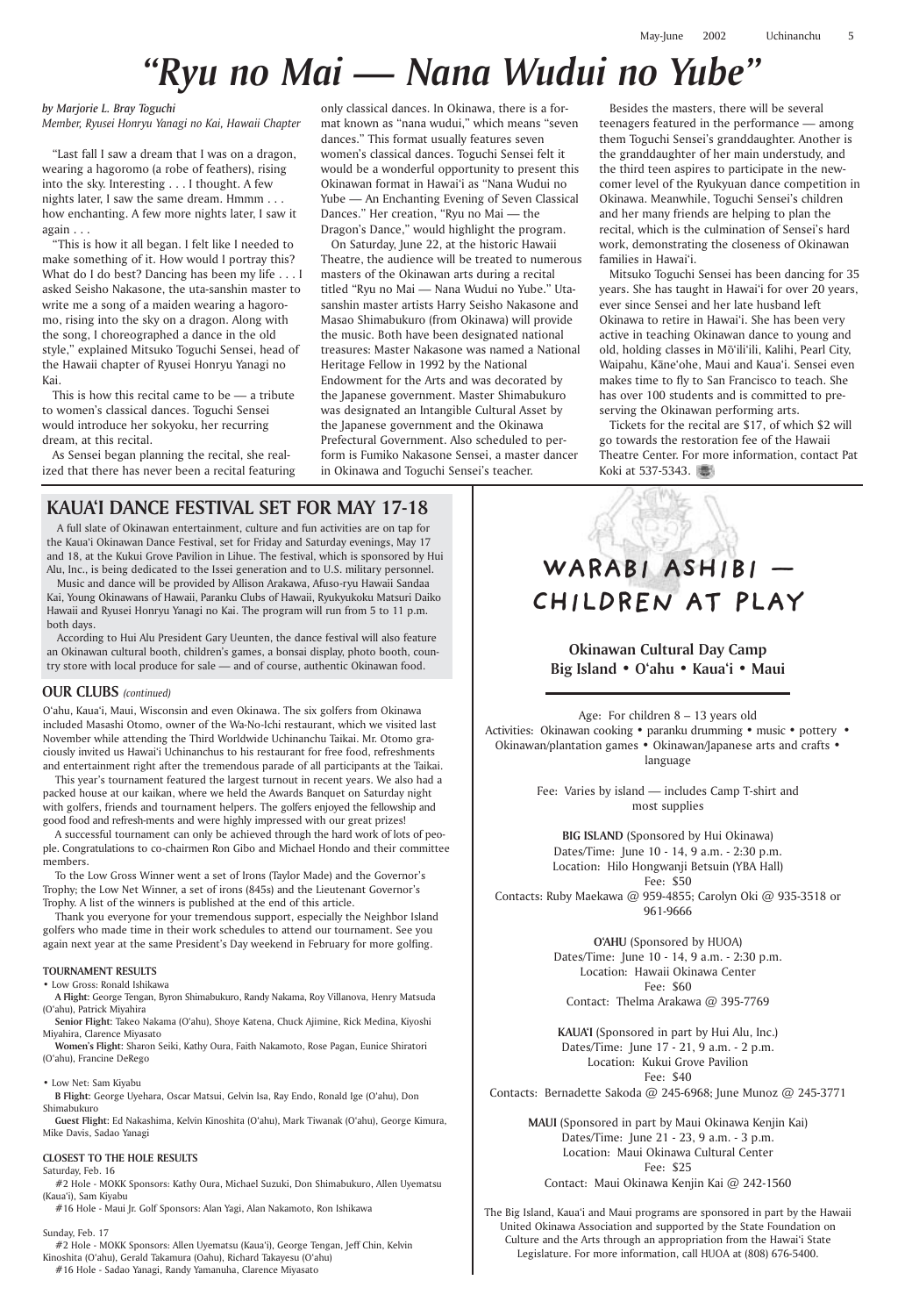## *taikai memories*

MY MEMORIES FROM THE THIRD WORLDWIDE UCHINANCHU FESTIVAL *by Kristen Takushi Yomitan Club, Oroku Azajin Club*

I was very lucky and fortunate that my grandmother, Linda Takushi, encouraged my parents to take me to the Third Worldwide Uchinanchu Festival in Okinawa. It was my first visit to Okinawa, and I did not know what to expect, but once I got to Okinawa I felt very comfortable because it was a lot like Hawai'i. The people were friendly and some of them even looked familiar, even though I did not know them.

There were so many things that I enjoyed from the Worldwide Festival, but some of the things that stand out most was participating in the parade, meeting family members, and visiting the areas in Okinawa that my ancestors came from. I was able to visit both my father's and mother's sides of the family in Yomitan and Oroku.

At the parade, I was also amazed to see so many Okinawans from all over the world in one place. They were all coming back to their homeland for one thing, their culture. I felt proud to be part of this special event.

Meeting family members in Okinawa was special, too. Although we could not speak each other's language, we were still able to communicate and build a good relationship. It is amazing how in such a short period of time, a lifetime relationship was built.

I had a great time and will always have fond memories of Okinawa because of the cultural experience and meeting family members in Okinawa. I would encourage others to go and visit Okinawa.

MY OKINAWA EXPERIENCE *by Brandon Takushi Yomitan Club, Oroku Azajin Club*

In November 2001, I went to Okinawa for the first time in my life. My mom said that it would be a once-in-a-lifetime trip because I traveled with my family, grandparents from both sides, uncles, aunties, and cousins. There were 22 of us all together and we were all going to Okinawa to participate in the Third Worldwide Uchinanchu Festival, and learn more about our heritage. Mom called it a "back to your roots" trip.

Okinawa was full of many experiences that could have only been experienced there. I got to touch a real-live snake, see historical monuments and sites, blow my own Ryukyu glass cup, and participate in one of the steps for the Kawara Tile. There were also experiences that I would not consider doing here, such as the Kachashi, but did in Okinawa several times and even on stage in front of an audience at the Yomitan Festival.

These were all fun experiences, but I think the one that stands out the most is meeting a cousin, Hisato, in Okinawa that looked just like me! My entire family agreed that we looked alike, and that he could pass as my longlost older brother. By the end of our first meeting we had gotten along well, and every chance after that we would hang out together. The neat thing about the whole thing was that we could not speak the same language, but

> were still able to communicate with each other. Although our time spent was brief, the friendship will last a lifetime.

The saddest part was when it was time to leave; I wish I could stay longer. I had a good time, experienced new things, and now have a better appreciation of my heritage. I think everyone, if given the opportunity, should go back to their homeland and experience their heritage. No book, class, or school could

ever give you that experience.

EMBRACING THE SPIRIT *by Courtney Warashina Yomitan Club*

Gazing out over the sea of people, my cousin Kanoe Uemura and I are but two faces amongst the crowd of Okinawans of all ages and nationalities. We scurry through the schoolyard, which has been turned into the staging ground for the Third Worldwide

Uchinanchu Festival eve parade. Our mission is to take pictures with and talk to people from different countries, particularly Latin American countries, because I speak Spanish and would like to someday go to South America.

Immediately in front of us we notice a young gaucho (Argentinian cowboy) and his sister standing next to the rest of the group from Argentina, proudly displaying their blue and white flag.

"Con permiso (Excuse me)," I say, "Puedo sacar una foto con Ustedes (Can I take a picture with you)?" "Si, claro (Yes, of course)," they respond shyly, and here begins our adventure of snapping photos



with could-be relatives from far across the sea.

My mom was right; this was a once-in-a-lifetime trip. Not only did I travel with many members of my family and learn about my heritage, I also met new family members, too. *Brandon (right) with his new "older brother," Hisato.*

After we take our quick souvenir picture, I impart a hearty "Muchas gracias (Thank you very much)," and Kanoe and I continue navigating our way through the crowd. We soon find a whole contingent of Brazilian samba dancers and later some Mexican men with grand sombreros and women with beautiful floral dresses. Besides the ornate costumes, the signs with the names of the countries represented in the parade also catch our attention. We see Cuba, France, Bolivia, and even Zambia. The migration of Okinawans has spanned the globe, as we ourselves are evidence of.

Soon we're off with the rest of the HUOA mass, cheering, waving and hollering, "ALOOOHA!" to all of the anxious spectators along Kokusai-dori ("International Street"). And tonight the street lives up to its

name, for it boasts the rich flavors of countries and cultures from around the world. While we dance and sing in the street with Aunty Linda and the rest of the Yomitan crew, the crowd of on-lookers energizes us as they scream and make shaka back at us. Young, old and everyone in-between, they all smile and clap as we pass by. It doesn't matter that we don't speak the same language, or that we have different passports, because we share a same history and tonight we share the aloha/Uchinanchu spirit.

Along the parade route we notice the Quonset hut-looking, trendy restaurant where people are holding a sign outside that says something like: "Aloha! Mensore! Please come here for food and drinks after the parade." Reading the invitation hypes us as we erupt into more cheers and shouts.

*Courtney with some new Uchinanchu friends from Mexico.*



*Kristen (center) met a few new cousins in Okinawa.*

*Editor's note: The first essay Uchinanchu received following our call for submissions of special Taikai memories came from 10-year-old Kristen Takushi, who asked her mother to e-mail it to us. A few days later, we received an e-mail submission from Kristen's 12-year-old brother Brandon. Kristen and Brandon are gosei (fifth generation) and the children of Shannon and Michele Takushi. Kristen is a fifth grader at Wai'alae School; her brother is in the seventh grade at St. Louis School. Their very proud grandparents are Clayton and Linda Takushi (Yomitan Club, Chatan-Kadena Chojin Kai) and David and Masako Takara (Oroku Azajin Club).*

*Ironically, the children's maternal grandmother, Linda Takushi, had e-mailed a submission from her niece, Courtney Warashina, prior to leaving on the recent Chatan-Kadena Chojin Kai tour. After returning from her trip, Linda called to ask whether she could still submit a Taikai memory, never dreaming that three generations of her family would be sharing memories of — as Brandon so aptly described — "a once in a lifetime" experience. We hope you enjoy their stories and the others on Page 8.*

*(continued on page 7)*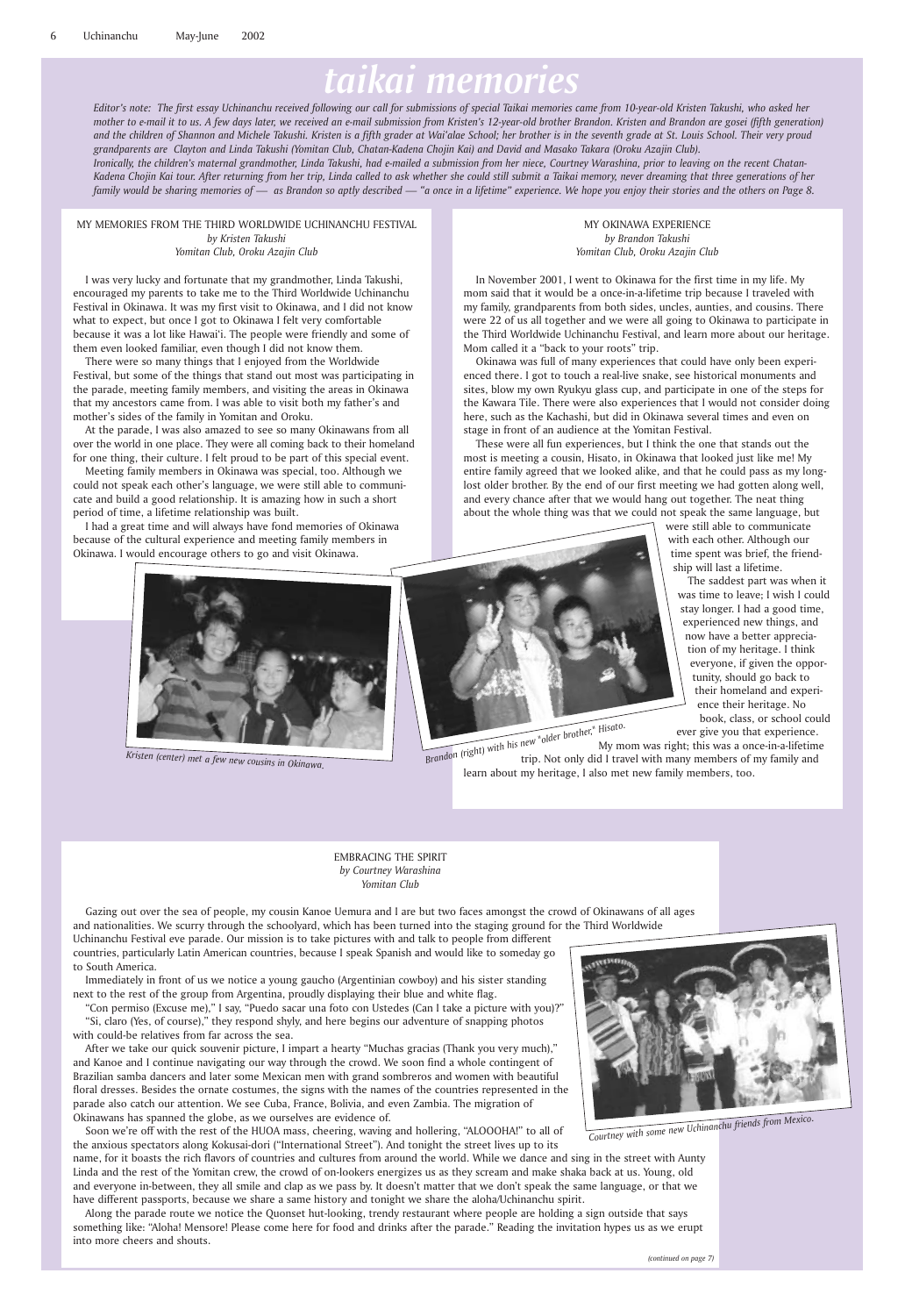## *taikai memories*

#### MEMORIES OF THE HEART *by Linda Takushi Yomitan Club, Chatan-Kadena Chojin Kai*

In 1986, many isseis and niseis from the Yomitan Club took their children to Yomitan, Okinawa, to introduce them to their relatives and to pass on stories about their ancestral homeland. Now, it is the niseis and the sanseis who are taking their children and grandchildren to Okinawa.

Our Yomitan Club tour to the Third Worldwide Uchinanchu Festival last November consisted of 85 people. What made this tour so special was that many in our group were between the ages of 10 and 30. It was heartwarming to see the excitement of the younger generations as they met their relatives and the people of Yomitan, participated in the Taikai activities, and learned about their heritage. Their faces reflected curiosity and excitement and it made my heart tingle.

But the memories I hold dearest are those of my family: my husband Clayton; son Shannon; his wife Michele; their two children Brandon and Kristen; and my two nieces, Courtney and Kanoe. The opportunity for the children and young adults to experience Okinawa with our relatives in Yomitan and their children created beautiful memories.

Our relatives left us with priceless and unforgettable memories. We went to Kougeimura Glass Factory, where a relative who works there let our youngsters blow their own glass cups. They took Kanoe surfing with the owner of Island Brothers Surf Shop on Kokusai Dori. We also toured Okuhara Kawara (Tile) Co., which is owned and operated by our relatives. We watched the process of tile-making and learned that this company provided the roof tiles for Shuri Castle and even our own Hawaii Okinawa Center.

We got together on our free time and the younger ones really got along. Communication was hard for them, but doing things together, like playing soccer on the beach, helped to break the ice. At the Yomitan Matsuri, the children were inseparable. At the Matsuri, the Yomitan Club members were introduced on stage. We danced a hula, "Puka Puka Pants." When we danced kachashi, the youngsters joined us. It was fun because they were not shy at all. Later, they were all seen hanging out with each other and having a good time. The girls had their arms around each other, while Brandon and Hisato, his newfound fourth cousin who is two years older and his splitting image, really bonded. Hisato now calls

The following day, Hisato and his parents and several other relatives met us at Zakimi Castle Site and Museum in Yomitan. They brought drinks and homemade castella for the entire group. It was so delicious. Hisato and the other children joined our tour to our next destination. At that point it was time to say good-bye as we were scheduled to return to Naha. Because of the communication gap, they could say only a few words. But it was clear that they didn't want to leave each other. The expressions on their faces struck me: the next generation had bonded and the beautiful and touching sight, once again, made my heart tingle. I know in my heart that if the younger generations go to Okinawa and experience "Ichigo Ichie" — a once in a lifetime experience that can never be duplicated — they will feel the love we all share for our homeland and, hopefully, will take a greater interest in our club. Then they, too, will continue perpetuating the "Yomitan Spirit" and my heart will continue to tingle for years to come.



*Connecting family roots: Brandon Takushi (center, making "V") next to his new "older brother" Hisato (making shaka), and the three Hawai'i girls (far right) — Courtney (wearing sunglasses), Kristen and Kanoe (long hair with shades)*

#### CONNECTING WITH OUR FAMILY ROOTS *By Howard K. Takara (yago: Miufuya) Oroku Azajin Club*

In October 2001, my wife Jane, daughter Holly and I visited Okinawa as part of the HUOA tour contingent participating in the Third World Uchinanchu Festival, or Taikai.

The Taikai was great and made us all very proud that the Okinawan people could present and conduct such a great Festival for the world to witness. Some 4,000 Uchinanchus from 30 countries attended the Taikai. Hawai'i's contingent, nearly 700 strong, was very visible wherever we went as we dressed in distinctive aloha shirts and hapi-coats.

The HUOA tour scheduled free time for its members to visit their relatives and their hometowns. Previously, my dad told me that our closest relatives were living in Brazil, South America. Accordingly, on our first visit to Okinawa in 1997, we did not meet any close relatives.

However, on this trip, we had a big surprise as my Uncle Chusei Takara from Sao Paulo, Brazil, also participated in the Taikai. On meeting my uncle, I learned that his older sister relocated from the Philippines to Okinawa, and now I have an Aunt Toyo Takara in Naha. My aunt has a son, Jerry, who speaks Japanese and English, so we had an interpreter and we were able to communicate in some detail about our family.

On meeting our relatives, we asked to visit our family butsudan (Buddhist altar) and ohaka (grave) so that we could offer our senko (incense). At this gathering, to our great surprise, my Uncle Chusei unrolled a 10-foot long chart of our Takara family tree that went back 16 generations and 400 years to 1604.

The family tree clearly depicted my grandfather and my father, but needed to be updated to include the recent generations. My uncle said that Jerry would update the Okinawa Takaras, and he would work with his nephew Lincoln on the Brazil Takaras, and that I should take care of the Hawai'i Takaras. All of this would be done on the computer via e-mail.

Today, I am connected halfway around the world to Naha, Okinawa, and Sao Paulo, Brazil, with my relatives via the computer. More important, my uncle has translated the family tree from Japanese to English, and we have a draft of the 16 generations of Takaras, with four (13th through 16th) currently living in Hawai'i (my dad, myself, my son and my grandson). Until last year, I was could not name my great-grandparents. Now I can identify my ancestors all the way back to the year 1604. I never dreamed that something like this existed or could happen, but it did for my family. Now we're looking forward to our next Taikai.

Brandon "my little brother.



*more memories on page 8*

When we reach the end of the parade route, everyone scatters, and Kanoe and I head back toward the peoplelined street where the procession of countries continues. The sidewalks and the streets are packed as even restaurant patrons in buildings above are dancing and waving to people below. The festive mood infuses the air and leads us back to the "WA-NO-ICHI" restaurant. There, owner Masashi Otomo and his staff have prepared an elaborate

array of food and entertainment in warm Okinawan style.

People steadily stream through the restaurant and fill the tables and chairs. In no time, the sanshin players get the music going and kachashi and kampais are lighting the night. Although the political and socio-economic situation of the world may not be perfect, we can lay our worries aside for a moment and embrace the spirit of generosity and joy. The people of Okinawa teach us the importance of savoring the moment. Whether we taste the sweetness of laughter, or the saltiness of tears, it's all a part of the experience of life.

*Courtney Warashina, a 25-year-old yonsei, is an ESL (English as a Second Language) teacher. She is the daughter of Wesley and Sharon Warashina. Her cousin Kanoe is 22 and works in sales. Kanoe is the daughter of Beverly Uemura and Roy "China" Uemura.*

#### *(Courtney continued from page 6)*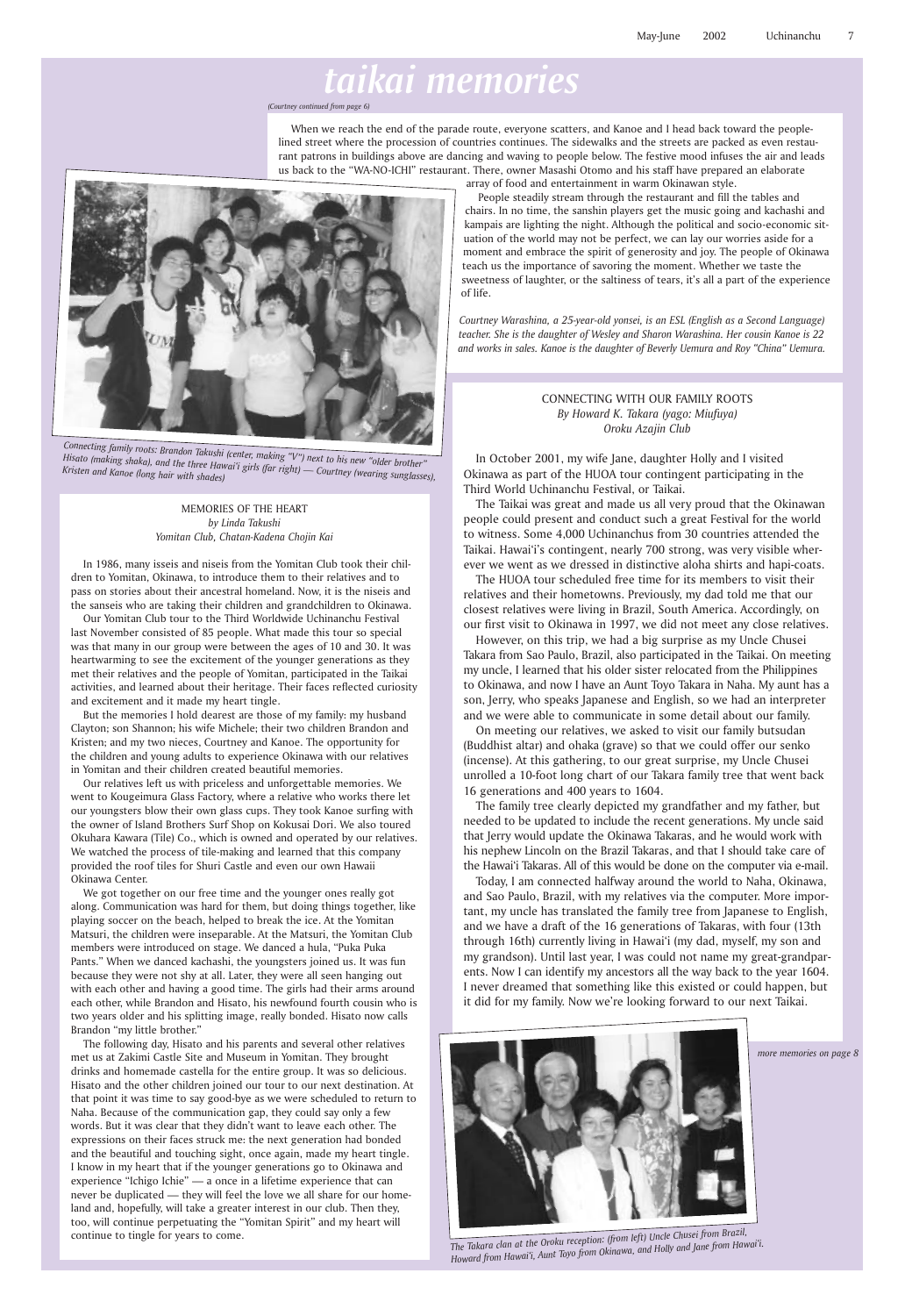## *taikai memories*

#### MISSION: UCHINAA GOODWILL AMBASSADOR *by Ken Kiyabu, 2000-02 Goodwill Ambassador Yagaji Doshi Kai, 1981-82 HUOA President*

Last November, over 800 Uchinanchus from Hawaii journeyed to Okinawa for the Third Worldwide Uchinanchu Festival. I had been selected as one of three Uchinaa Goodwill Ambassadors by Governor Keiichi Inamine of Okinawa; Hawai'i's other two ambassadors were dance master Yoshiko Nakasone Sensei and Mamoru Kaneshiro from Kaua'i. We joined 97 other goodwill ambassadors from around the world.

This was my third Taikai — I attended the first Taikai in 1990 as a special guest of the Okinawa Prefectural Government, and the second in 1995 as a tour member.

What is an Uchinaa Goodwill Ambassador? That's a good question. In fact, it was a hotly debated subject at a meeting of ambassadors during the Taikai. Actually, many of us didn't know what was expected of us as ambassadors. The Okinawa Prefectural Government viewed as bridges to and promoters of Okinawan culture in our respective countries.

During the Taikai discussion, some people felt that the ambassadors should be afforded more status and recognition. Others asked what we should be doing during the rest of our term, which, for Nakasone Sensei, Mamoru Kaneshiro and me, ended on April 30. This question is difficult to resolve unless the Okinawa Prefectural Government establishes some guidelines and provides for continuity. During the First Worldwide Uchinanchu Festival, the ambassadors were given more recognition and the meetings were more organized.



During last year's Taikai, I attended several meetings; 2001 HUOA President James Iha was a panelist at one of the meetings. It was a very lively meeting as much of the discussion

centered on the role of kenjin kai like the Hawaii United Okinawa Association. Some countries wanted more assistance from the Okinawa Prefectural Government; others felt just the opposite: that we should be helping the Okinawan people and the government. In fact, when the late Governor Junji Nishime organized the first Taikai, his intention was to welcome "home" Uchinanchus from all over the world so there could be discussions on how overseas Uchinanchus could help Okinawa since many of the participants had become successful in their respective countries.

I came away from last November's discussions with the feeling that a great deal of misunderstanding exists about the various kenjin kai worldwide. These Okinawan associations vary in terms of membership size, activity level and prominence in their respective communities. Some associations are very small; some countries have only a few members. Others, like HUOA, have many members and many activities.

HUOA is indeed very different from most Okinawan associations because it serves as an umbrella organization for primarily locality clubs. While other associations are made up of only Issei or at best Nisei, membership in the HUOA clubs spans five generations in a few cases — from issei to gosei (fifth generation).

With the Worldwide Uchinanchu Festival meeting only once every five years, I proposed the development of a "World Congress." Working committees would meet annually in different countries and hold a worldwide festival every four years. This suggestion did not fly very far. Nothing was really resolved at the meeting, so we will have to wait until the Okinawa Prefectural Government decides what it really hopes to accomplish with the Taikai and the goodwill ambassadors. What we did agree on was that everyone enjoyed coming to Okinawa to celebrate and meet other Uchinanchus.

#### A MORE-THAN-SPECIAL TRIP *by Nobuo Takeno Tamagusuku Club*

We were fortunate to attend the Third Worldwide Uchinanchu Festival, or "Taikai" last November. In spite of the events of September 11th and the subsequent downturn in the economy everywhere, including Okinawa, we were treated extremely well by the Okinawan government. They sure did not spare expenses when it came to welcoming home all the Uchinanchus from all over the world. Although the number of attendees seemed a little less than the second Taikai held six years ago, we noticed that the enthusiasm of all involved equaled and even surpassed the second Taikai. We thoroughly enjoyed our experience, from the opening parade to the closing ceremony.

In conjunction with the Taikai, many individual villages, towns, and cities held their own festivals to welcome their returnees from abroad. Our ancestral village of Tamagusuku had one, too. There, we were all treated royally as their VIP visitors. There were almost 50 Taikai attendees from the United States and South America. Not only did we enjoy authentic Okinawan cuisine, music and dances — we also experienced a sincere, heartfelt welcome by our relatives and fellow Tamagusuku people.

In addition, a few days later, there was a welcome party given by the people of the aza, or hamlet, for just the four of us who were descendants of immigrants from Aza Oh. The intimate aza party attended by 60-or-so people enabled us to mingle with relatives and locals without any inhibition. We sang and we danced, as well as met many, many people who said they were our relatives. We were kept so busy that we could hardly sit and eat our dinner. The fellowship and genuine friendship was overwhelming. The spirit of Uchinanchu was so thick that night you would have needed a knife to cut through it.

This trip was more than special for us. It turned out to be a spiritually moving and emotionally fulfilling trip. At so many occasions, without warning, tears welled in our eyes — not from sadness, but from gladness — glad that we were there! Glad that we had a chance to meet our elder relatives while they are healthy and able, as well as the younger generations to build a bridge between us. Somehow, we truly felt we were back in our "furusato," or homeland, and felt we made a spiritual connection with our ancestors. It was a chickenskin kind of experience, big time!

*Hawai'i's 2000-2002 Uchinaa Goodwill Ambassadors: (from left) Ken Kiyabu, Yoshiko Nakasone Sensei and Mamoru Kaneshiro from Kaua'i.*

#### FROM MAUI, WITH ALOHA by Eileen E. Taketa Maui Okinawa Kenjin Kai

One of the highlights of my Okinawan trip was seeing Keiko perform at her nightclub along with her brother Sadao and father, Shoyei Kina. My parents, Howard and Masayo Oshiro, had met Keiko when she visited Maui and she had told them to look her up when we came to Okinawa. So, we did.

About 12 of us Mauians walked about six blocks from our hotel, the Sun Okinawa, to her nightclub. For pupus, we ordered chicken, French fries, soybeans and what we thought was a tofu dish. We were so surprised when the dish turned out to be one small 1 1/2-inch square of tofu. Little did we know that we had ordered tofu soaked in awamori. It was to be eaten with toothpicks. We all had a good laugh about this, had a taste, and passed the awamori tofu to the drinkers at the next table.

We thoroughly enjoyed the show put on by the Kina family. Some of us even stayed for the second show and were rewarded by an American from the audience who got up and played the samisen and sang Okinawan songs, too. He was really good. My parents were so impressed that a gaijin could play and sing so well. After their performance, the Kinas came to our table to talk story and we ended the evening by dancing kachashi before heading back to our hotel.

*Eileen Taketa (far left) and her parents Howard and Masayo Oshiro (far right) enjoy catching up with Keiko and her father Shoyei Kina.*



*Uchinanchu will wrap up the series of "Taikai Memories" in our next issue. If you would like to share a memory or photo, e-mail it to kchinen@lava.net.*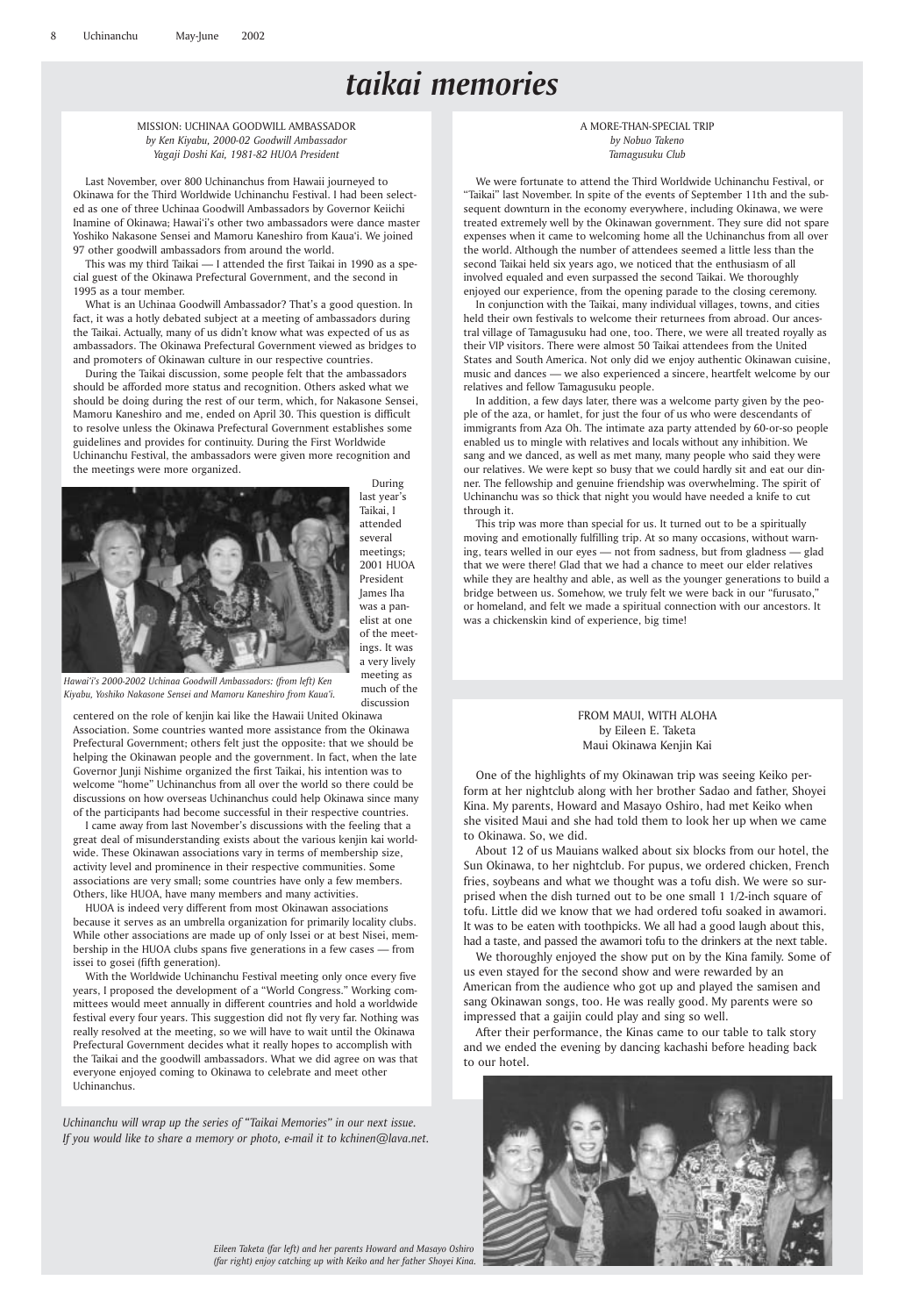## P.C. Florist

an uncle whom they had never met before. He, on the other hand, knew their faces well because he had a drawer full of their pictures from important occasions and events: wedding pictures, birthday pictures, formal family pictures. They didn't know that their mother had sent pictures to Okinawa, documenting major events in the family. Because of his dislike for flying, the uncle had never come to Hawai'i, although

he had always wanted to meet his relatives who lived so far away. Then, one day, they all appeared at his front door. Although unable to communicate due to the language barrier, the man's happiness came through in his tear-filled eyes. A few handshakes and an arm over someone's shoulder were all that he could do to express his feelings to his Hawai'i relatives. But they were more than enough to communicate a life-

same old buildings. It was an opportunity for me to experience Okinawa as a new person, refreshed by the thoughts and impressions of fellow tour members. I got the unique opportunity to experience Okinawa for the first time, all over again, and I relearned why Okinawa is such a special place.

time of love.

Here, I mention only two specific examples of moving and inspiring moments that happened on the tour. Of course, there were many more, and we all have our own precious moments stowed away in our hearts as fond and cherished memories that will be shared over pictures and during get-togethers. For people experiencing Okinawa for the first time, the study tour was an eye-opening experience. For me, it was a chance to "re-see" Okinawa through new, clear eyes that were not clouded by visions of the same old streets and the

*Allison Yanagi, a 27-year-old yonsei, recently completed work on her master's degree in Asian Studies — specializing in Okinawa — from the University of Hawai'i at Mānoa. She is the daughter of Carl and Sandy Yanagi.*

#### *by Allison Yanagi Chatan-Kadena Chojin Kai*

When the officers of the Chatan-Kadena Chojin Kai decided to organize a study tour as part of the club's 75th anniversary celebration, they did so with the intent of creating an opportunity for those who had never been to the "homeland" to visit the land of their ancestors. For the majority of the participants, this was the

case. For me and my family, however, it was not. In fact, I had spent the greater part of last year in Okinawa, studying at the University of Ryukyus. And not six months earlier, my mother Sandy (Kaneshiro) Yanagi and I had been on a whirlwind trip to Okinawa, departing just two days after the terrorist attacks on New York and Washington, D.C. Although I was excited about visiting Okinawa again and seeing friends and family there, I had no expectation of seeing or experiencing anything new. After all, the trip was supposedly for people who had never been to Okinawa before.

Luckily, my expectation, or lack thereof, was completely off the mark. This trip to Okinawa presented many wonderful experiences and opportuni-

ties that I could not have imagined. First of all, I was given the opportunity to perform on stage at China Sadao's 45th anniversary concert with Kiyoshi Kinjo and members of the Hawai'i branch of the Teishin Kai. A day trip to Yaeyama gave people a glimpse of the diversity of the Ryukyu Islands. Most importantly, people were able to connect — or reconnect — with friends and family.

As the label "study tour" would indicate, our group's trip to Okinawa was an eye-opening, learning experience for everyone, including myself. Everyone was

> astounded and moved by the generosity and kindness of the people we met, especially the people at the Chatan and Kadena town offices. The tour itinerary initially scheduled a tour of Chatan and Kadena, with the possibility of tours of the town offices and a fellowship party with the townspeople. However, our reception at both towns went above and beyond anyone's expectations.

Work in both buildings came to a halt as we were greeted with tremendous applause, formal speeches by town officials, entertainment and presentations. Town officials said the graciousness of our reception was inspired by the generosity of the people of Hawai'i, who donated money and various essentials to the suffering people of Okinawa after the war. It was their way of showing us how grateful they were for all that they had received in past years. We were showered with gifts of chinsuko, assorted candies, andagi and awamori. Our group was given a rarely offered tour of Kadena Air Force Base, sponsored and arranged by the Kadena Town Office, and a private eisa and Okinawa minyo concert by the Izumi Group at the Chatan Town Office. The visit to Chatan and Kadena concluded with a party at Kalahai, Teruya Rinken's "live house" and restaurant.

Although the visit occurred on the second day of the tour, many of us were overwhelmed with appreciation for all that the people of Kadena and Chatan had

done for us. The warmth, kindness and generosity of the people of the Chatan and Kadena Town offices taught us the importance of remembering and maintaining ties with people. They showed us that one act of kindness can create years of fond remembrance, even for people who have never met. Although the people of Chatan and Kadena felt a great debt to us as representatives of Hawai'i, I realized that we are indebted to these kind and generous people who cared for us without even knowing who we were. It was a wonderful lesson in what "Ichariba chode" truly means and a powerful reminder of the importance of the Aloha spirit.

The tour also gave me a special chance to connect with distant relatives. My mother's cousins and aunt were first-time visitors to Okinawa. Although their ancestors were not from Chatan or Kadena, the tour was a wonderful chance for the family to travel together and possibly visit Nishihara, where their grandparents had emigrated from.

On a free day, a group of us journeyed to Onaha in Nishihara for what turned out to be one of the most memorable days of the tour. My mother's cousins met

# OKINAWA "THROUGH NEW, CLEAR EYES"



*At a party hosted by the Chatan-Kadena town governments, Hawai'i tour members (from left) Barbara Maeshiro, Ron Kaneshiro, Roy Kaneshiro, Sandy Yanagi, George Kaneshiro and Linda Takushi entertained the audience with their "Hukilau" hula. (Kiyoshi Tamanaha photos)*



*Hawaii Chatan-Kadena Chojin Kai President Sandy Yanagi presents a certificate to Kadena Vice Mayor Yamaguchi.*



*The Hawai'i Kaneshiro/Tamanaha family with relatives in Nishihara, including Uncle Isao Tamanaha (back row, second from left), who knew his Hawai'i relatives through photos sent from Hawai'i.*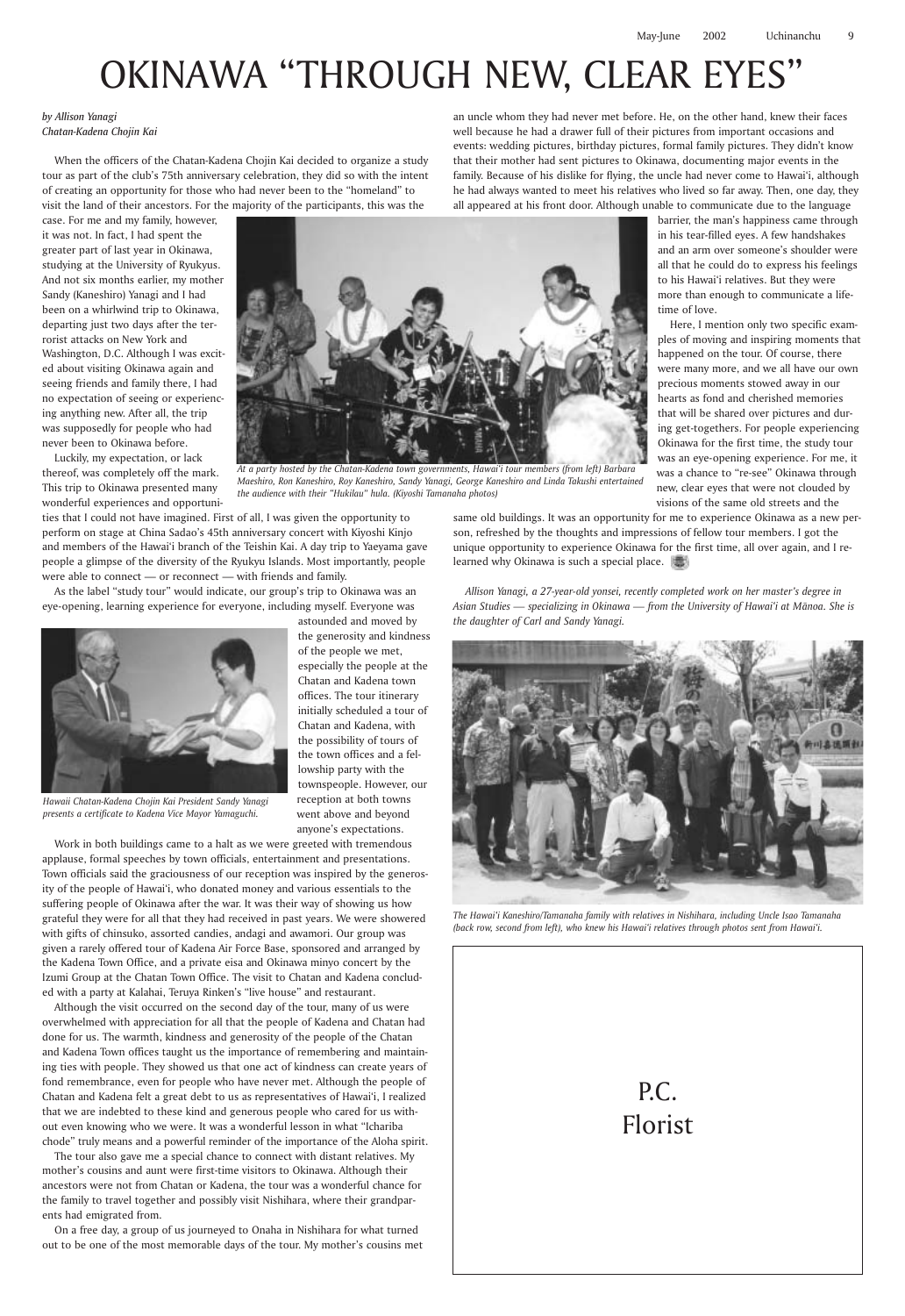# From OKINAWA

Distributed by THE CHERRY CO., LTD. کی Honolulu, HI (808) 537-5245



Using Pure Okinawan Water gives Orion a Unique and Remarkably Refreshing Taste.



Experience a Taste of Okinawa!

Now available in Restaurants and Markets in Hawai'i.

## Diamond Head Mortuary

*By Holly Takara and Howard Takara Oroku Azajin Club*

Here's a trivia question for you: What was the first entrepreneurial venture brothers Albert and Wallace Teruya entered into together in Honolulu? Read on for the answer.

In January of last year, it was announced that one of Hawai'i's most popular restaurants, Columbia Inn, would be closing its doors for good. For decades, Columbia Inn had been a colorful gathering place for local residents, newspaper reporters, politicos, sports personalities and VIPs. Japanese Cultural Center of Hawaii (JCCH) President Susan Kodani wanted to document the restaurant's history and closing, so she arranged for a video-

taping of the closing and an interview with Eugene "Gene" Kaneshiro, whose family opened the original Columbia Inn.

Gene said there had been many restaurants owned and operated by Okinawans. He suggested that the Cultural Center pursue a more comprehensive Uchinanchu restaurants project. Kaneshiro suggested that Kodani consult with the Hawaii United Okinawa Association (HUOA).

Susan Kodani presented the idea to the HUOA's Executive Council, which supported it. The project was assigned to the Program Committee, chaired by Victor Yamashiroya. Because Eugene Kaneshiro is a

member of the Oroku Azajin Club, Yamashiroya asked Holly Takara, President of the Oroku Azajin Club, to head up the Uchinanchu restaurants project. As a result, Holly and her father Howard Takara are co-chairing the project.

> Oh yes, the answer to our trivia question . . . In 1935, Albert and Wallace Teruya embarked on their first entrepreneurial venture together in Honolulu: a lunch counter the brothers opened inside Griggs Pharmacy on King Street, near Alakea. They purchased the business for \$600 and called their business T&W (the "T" for Takeo, Albert's Japanese name) Lunch Room.

A committee was formed and the project's scope of work was drafted. It was determined that to tackle all Uchinanchu restaurants as a single project over the past 100 years would be too large a "first bite." Rather, the project should be phased in manageable pieces. Since the committee was well aware that emigrants from Oroku had owned and operated many of the early restaurants, this seemed like a natural first phase. Accordingly, the committee determined that in the initial phase, only Oroku Azajin restaurants which

had been in operation from 1920 to 1959 (pre-statehood) would be pursued. The project scope of work includes:

- Identify restaurants, owners, locations and start and end dates.
- Determine how and why they got into the restaurant business.
- Collect photos, menus and other memorabilia associated with the restaurants.
- Through JCCH, secure funds and contract with the University of Hawai'i for the collection of oral histories,
- Identify 10 12 persons to be interviewed as part of an oral history document on Oroku-owned restaurants.
- Upon successful completion of this phase, pursue all other Uchinanchu restaurants.
- Assuming sufficient artifacts are collected, develop an exhibit.

Over 60 Oroku Azajin restaurants have thus far been identified. They range from small family operations to large businesses like Columbia Inn. Photos and other materials are being collected. An important part of the project is to collect oral histories. JCCH secured a grant to conduct the oral histories and has contracted the University of Hawai'i Center for Oral History (COH), whose director, Warren Nishimoto, is working with the Oroku Azajin Club and HUOA.

The Oroku Azajin Restaurants Project committee consists of Eugene Kaneshiro (Columbia Inn), Wallace and Ethel Teruya (Times Grill), Masaji Uyehara

(Smile Cafe/Ilima Drive Inn), Richard Takara (George's Inn), David Takara (Kaimuki Inn), Fred Takara (Ramona Cafe/Cafe Paris), Susan Kodani and Karleen Chinen (JCCH) and Holly, Jane and Howard Takara (Oroku Azajin Club). The committee has been meeting monthly since September of last year and regularly updates HUOA on the status of the project.

## **OROKU AZAJIN RESTAURANTS PROJECT OFF AND RUNNING**



*In 1939, Albert and Wallace Teruya built a new restaurant next to the News Building on Kapi'olani Boulevard which they named Times Grill. In 1964, brothers Gentaro and Toshi Kaneshiro moved their Columbia Inn restaurant from Beretania and Tin Pan Alley in Chinatown to the former Times Grill site. The Kaneshiro family ran Columbia Inn until 1984. (Photo courtesy of Wallace and Ethel Teruya)*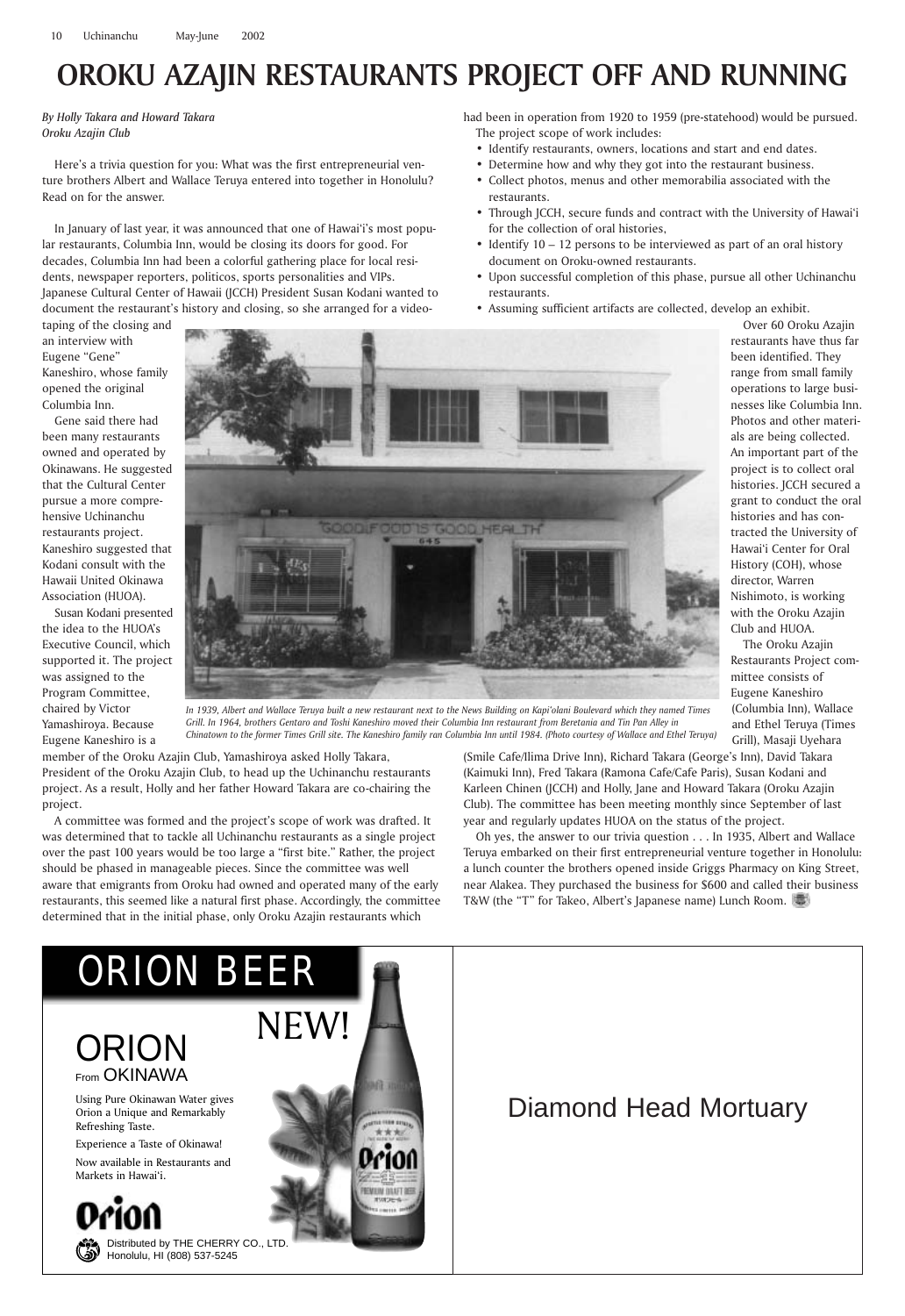### *KARII! . . . CONGRATULATIONS!!*

**Kris Miyashiro** has been awarded the 2002–03 Okinawa Prefectural Performing and Fine Arts University (Geidai) scholarship. Kris is the daughter of Urasoe Shijinkai members **George and Joyce Miyashiro**,

whose older daughter, Lynn, was awarded the Geidai scholarship two years ago. A graduate of the University of Hawai'i, Kris Miyashiro, 24, earned her bachelor's degree in family resources — with an emphasis on gerontology. She was working at UH when she was selected for the scholarship. Miyashiro is a 1995 graduate of Moanalua High School.



As a child, she took Okinawan dance lessons from Kikue Kaneshiro Sensei, who is now retired. Prior to leaving for Okinawa, she had been studying dance with the Tamagusuku-ryu Senju Kai Frances Nakachi Dojo.

In her first e-mail to the HUOA after getting together with relatives and settling into her apartment in Shuri, she wrote:

". . . I met my fellow exchange students this past Monday. Angel Shashiki, 22 years old, is from Peru, and speaks Spanish and decent Japanese. Cristina Omine, 23 years old, is from Argentina and speaks Spanish, English and a little Japanese. Maria Hernandez, 29 years old, is from San Francisco and is fluent in Japanese. I, on the other hand, know only English and am very poor with Japanese. So when Angel, Maria and I want to communicate, Cristina is our translator, and when someone else is trying to communicate with us, Maria translates it for Cristina and I, then Cristina translates it for Angel (when it's complicated Japanese).

"So, we have our own little network going. It's really neat. Now Maria and I are trying to learn Spanish from Angel and Cristina . . ."

And after a month in Okinawa, she wrote:

". . . I miss my chicken long rice and hamburger steak from L&L's, and corned beef cabbage and my grilled Italian chicken filet from Zippy's . . ."

**Dorothy Shiroma Hoe, Wayne Miyahira** and **George Uyema** have named Uchinaa Goodwill Ambassadors from Hawai'i by the Okinawa Prefectural Government.

Dorothy Chiyoko Shiroma Hoe — affectionately known as "Auntie Dot" — is a member of Gaza Yonagusuku Doshi Kai, Nishihara Chojin Kai and Hui O Laulima. She has been actively involved in HUOA for

nearly two decades; she created the fundraising Kariyushi variety show, which has raised thousands of dollars for capital improvements for the Hawaii Okinawa Center and now serves as advisor to the program. "Auntie Dot" has served as an advisor to three HUOA past presidents and is an advisor to current President Gladys Tokunaga-Asao.

"Auntie Dot" retired from a long career of bringing health and human services to the elderly and poor. She also shares health and human service information via a radio show she hosts on KZOO Radio. She and her husband Ivan are the parents of three adult children.

Miyahira is an account manager for Quality Graphics & Printing. He graduated from Baldwin High School on Maui and the University of Hawai'i. He also served as a Russian linguist with the U.S. Army in Hokkaido. Besides the Gaza and Nishihara clubs, Miyahira is a member of the Worldwide Uchinanchu Business Group, a vice president of the United Japanese Society of Hawaii, and lends his support to the Japanese Cultural Center of Hawaii. He and his late wife Pat are the parents of two adult daughters and have one grandson.

George Masatoshi Uyema is a member of Chatan-Kadena Chojin Kai and has been involved in the HUOA for more than 20 years. Last year he served as an advisor to HUOA President James Iha. He chaired the program for the first Okinawan Festival in 1982. Uyema also chaired the Hawaii Okinawa Center's planning and construction committee and served on the first HOC board of trustees.

A retired civil engineer, he worked for the City and County of Honolulu for more than 30 years. From 1980-94, Uyema headed the City's Wastewater Management Department. He is a member of the American Public Works Association, the Federal Water Pollution Control Association and the Mahinui Community Association in Kaneohe.

Uyema and his wife Aileen are the parents of three adult children.

Three Okinawan Issei treasures were honored by the Lanakila Multi-purpose Senior Center's Okinawa Nenchosha Club on March 28. All three — **Kenichi Kaneshiro**, **Chiyoko Kochi** and **Kame Teruya** — were born in 1903 and are celebrating their 100th birthday by Asian tradition, which maintains that a baby is

already a year old when he or she is born.

Wayne Tadashi Miyahira, who served as an Uchinaa Goodwill Ambassador during the first Worldwide Uchinanchu Festival in 1990, is a member of Gaza Yonagusuku Doshi Kai and Nishihara Chojin Kai. He presided over the opening of the Hawaii Okinawa Center during his term as HUOA president in 1989-90 and previously served on the HOC's board of trustees. Miyahira currently chairs HUOA's sports program. *Kris Miyashiro Happy 100th birthday to (from left) Mrs. Kame Teruya, Mrs.*

The lei-bedecked celebrants were brought onto the stage where Okinawa Club members sang a rousing "Happy Birthday to you . . ." to them. Mrs. Teruya represented the honorees in blowing out all of the candles on the cake.

Chiyoko (Onaga) Kochi was born November 1, 1903, in Shuri, where she attended school until the age of 15. She

arrived in Hawai'i in 1919 with her mother and younger brother and joined her father on Maui. She was married to Chosoku Kochi and gave birth to nine children. Mrs. Kochi was a pantry worker at her brother's restaurant in the Blaisdell Hotel and later worked in the kitchen at Suehiro Restaurant. She retired when she was in her late 70s.

Her fourth daughter, Jane Eckenrode, recalled that her mother was an accomplished seamstress who sewed all of her children's clothing with patterns she had drafted herself from sight. She also did volunteer work at Maluhia Hospital for many years. Mrs. Kochi has been a member of Lanakila's Okinawan club for more than 30 years.

Kenichi Kaneshiro has lived a full and adventure-filled life that has included tending cows for Waialae Ranch, running Kokohead Saimin Stand and later a self-serve diner called Koko's Restaurant — and working as a greenskeeper for Waialae Country Club. A self-taught man, he also served as a professional emcee for many Japanese parties and programs.

Mr. Kaneshiro was born August 14. 1903, in Makabe, Itoman. He came to Hawai'i in 1920 to join his father. He has five daughters, all of whom live in southern California, and one son, who lives in Honolulu.

Kame Teruya, who was born December 17, 1903, in Ishikawa, has five children. She was an entrepreneur in her early years, working as a seamstress for Kunia Plantation, sewing clothing for the laborers. From 1948 to 1953, she operated Walter's Delicatessen, an okazuya she purchased from its previous owner, Walter Miyagawa, located off Kalākaua Avenue on Paoakalani Avenue. After selling the business, Mrs. Teruya worked as a sushi-maker for Beniya Shokudo until retiring. Retirement gave her the opportunity to pursue hobbies such as raising flowers.



*Chiyoko Kochi and Mr. Kenichi Kaneshiro.*

Gary Honda, the Hawaii United Okinawa Association's Executive Director for the past five years, tendered his resignation at the HUOA's April 22 Board of Directors meeting.



"This is not an easy decision and one that I have not arrived at without considerable

thought and reflection. I have enjoyed the five years that I have been the Executive

Director of the Hawaii United Okinawa Association. I will forever cherish the friendships that I have made and the knowledge that I have gained about Okinawan culture. However, for my health and for personal reasons, I feel that I need to make this change," he told the Board.

"I want to thank all of the officers, Executive Council and Board members with whom I have worked over the last five years. I want to thank you all for teaching me what the Uchinanchu





Spirit is and why the spirit has helped to bring this community together. I will never forget what I have learned here and will use it to make my life and the lives of others better."

Honda was the fifth person to serve as executive director of the Hawaii Okinawa Center since its opening in 1990. During his tenure, the Center was merged with the Hawaii United Okinawa Association. The annual "Preserving Our Legacy"

## **EXECUTIVE DIRECTOR GARY HONDA TENDERS RESIGNATION**

fund drive was launched while he was E.D.

Honda, who created the Autumn Okinawan Dance Matsuri — O'ahu's only in-door bon dance — and launched the "Hawaii Okinawa Today" program on 'Olelo, was also the lead staff person for the highly successful Okinawan Centennial Celebration in the Year 2000.

The Board accepted Honda's resignation. His last day on the job is May 15.